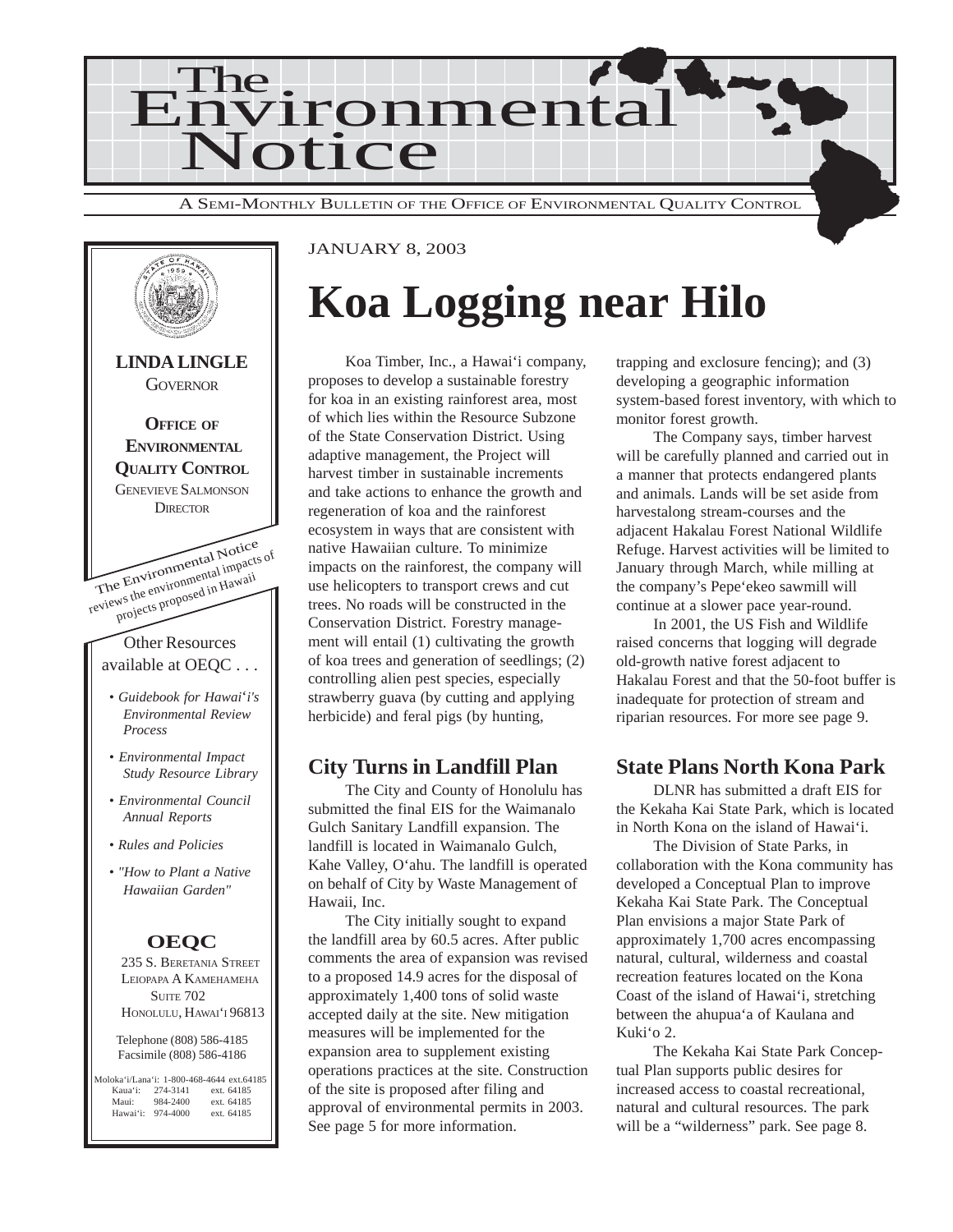# Table of Contents

JANUARY 8, 2003

## **[O'ahu Notices](#page-2-0)**

#### **Draft Environmental Assessments** [\(1\) Hawai'i Army National Guard Consolidation and Relocation to](#page-2-0) Kalaeloa [.......................................................................................... 3](#page-2-0) **Final Environmental Assessments/Findings of No Significant Impacts (FONSI)** (2) Holland Residence [........................................................................ 3](#page-2-0) [\(3\) Kokoloio Stream Bridge Replacement](#page-3-0) ............................................ 4 **Final Environmental Impact Statements** [\(4\) Waimanalo Gulch Sanitary Landfill Expansion \(Supplemental\)](#page-4-0) ...... 5 **Previously Published Projects** [Environmental Impact Statement Preparation Notices](#page-4-0) ......................... 5 Withdrawal [......................................................................................... 5](#page-4-0)

## **[Maui Notices](#page-5-0)**

| <b>Draft Environmental Impact Statements</b>                 |  |
|--------------------------------------------------------------|--|
|                                                              |  |
| <b>Previously Published Projects Pending Public Comments</b> |  |
|                                                              |  |

[Christmas Tree Recycling................................................................... 7](#page-6-0)

### **[Hawai'i Notices](#page-7-0)**

| <b>Draft Environmental Impact Statements</b> |  |
|----------------------------------------------|--|
|                                              |  |
|                                              |  |

## **[Kaua'i Notices](#page-9-0)**

| <b>Draft Environmental Assessments</b> |  |
|----------------------------------------|--|
|                                        |  |

| <b>National Environmental Policy Act (NEPA)</b>              |  |  |
|--------------------------------------------------------------|--|--|
| Theater High Altitude Area Defense (THAAD) Pacific Test Flig |  |  |

| Theater High Altitude Area Defense (THAAD) Pacific Test Flights  11 |  |
|---------------------------------------------------------------------|--|
|                                                                     |  |

## **[Shoreline Notices](#page-10-0)**

[Shoreline Certifications and Rejections](#page-11-0) ............................................. 12

## **Endangered Species Notices**

[Habitat Conservation Plan and Incidental Take Permit for the Hawaiian](#page-12-0) [Stilt at Cyanotech Aquaculture Facility, Keahole Point](#page-12-0) ................... 13

## **[Conservation District Notices](#page-13-0)**

## **Pollution Control Permit Applications**

## **[Coastal Zone News](#page-14-0)**

[Special Management Area \(SMA\) Minor Permits](#page-14-0) .............................. 15

## **Comprehensive Exemption List**

[Department of Environmental Management, County of Hawai`i](#page-15-0) ......... 16

*OEQC intends to make the information in this bulletin accessible to everyone. Individuals that require this material in a different format (such as large type or braille), should contact our office for assistance.*

| The Environmental Notice | <b>Office of Environmental Quality Control</b> | Page 2 |
|--------------------------|------------------------------------------------|--------|
|--------------------------|------------------------------------------------|--------|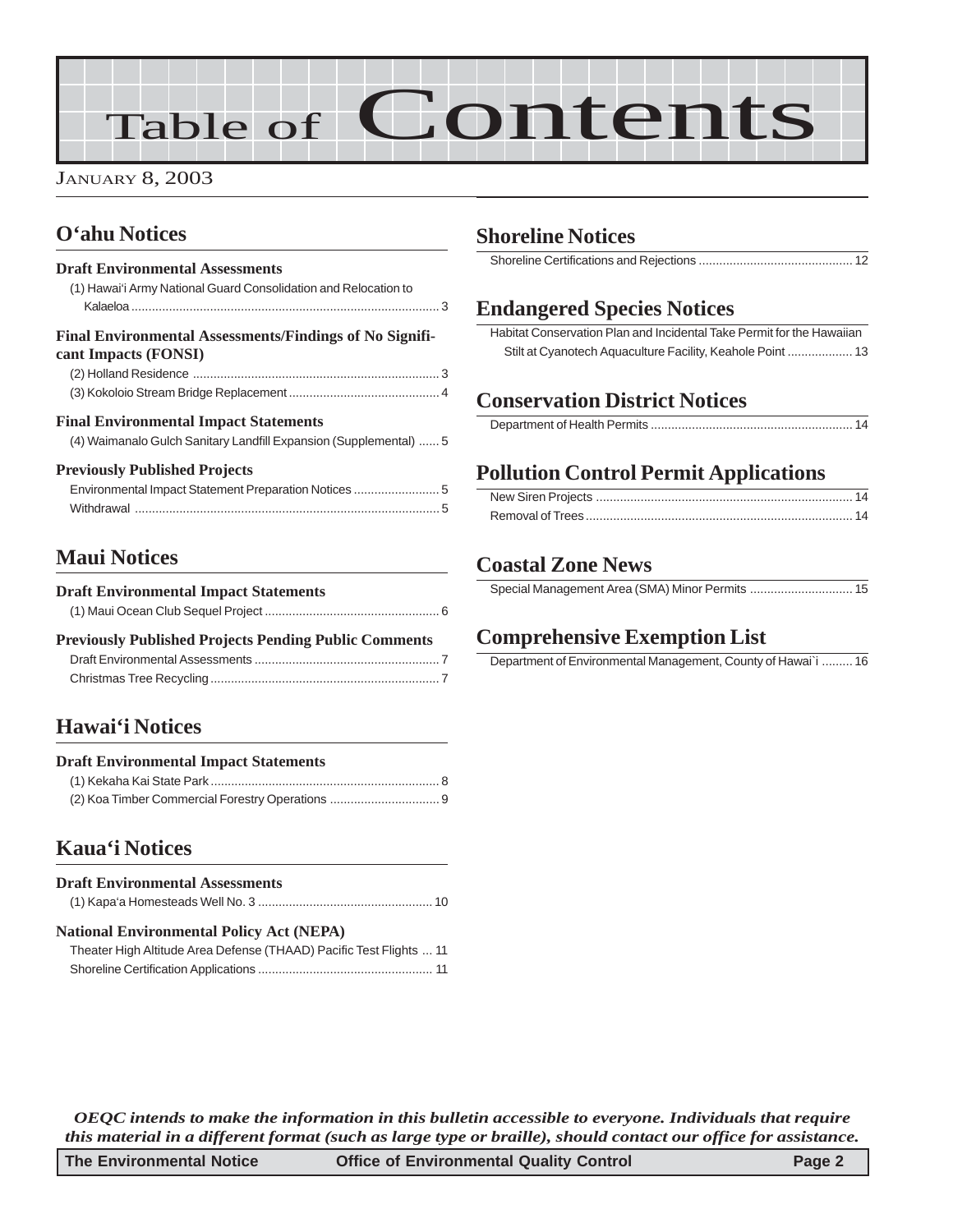## <span id="page-2-0"></span>JANUARY 8, 2003 **O'ahu Notices Draft Environmental Assessments** 1 **(1) Hawai'i Army National Guard Consolidation and Relocation to Kalaeloa District**: 'Ewa **TMK**: 9-1-13: 45, 50, 56 **Applicant**: Hawai'i Army National Guard (HIARNG) 3949 Diamond Head Road Honolulu, Hawai'i 96816 Contact: LTC Ron Swafford (733-4214) **Approving Agency/Accepting** 1 **2**  $\sqrt{2}$ **3 4**

The federal mission of the HIARNG is to properly train and equip units for prompt mobilization for war, and national emergency, with a state mission of providing trained and disciplined forces to respond to domestic or natural emergencies.

## **Final Environmental Assessments/ Findings of No Significant Impacts (FONSI)**

## **(2) Holland Residence**

| District:                         | Honolulu                                 |  |
|-----------------------------------|------------------------------------------|--|
| TMK:                              | $2 - 5 - 15 - 24$                        |  |
| Applicant:                        | Charles A. and Allison A. Holland        |  |
|                                   | 166 Poloke Place                         |  |
|                                   | Honolulu, Hawai'i 96822                  |  |
|                                   | Contact: Charles Holland (949-2290)      |  |
| <b>Approving Agency/Accepting</b> |                                          |  |
| <b>Authority:</b>                 | Department of land and Natural resources |  |
|                                   | 1151 Punchbowl St.                       |  |
|                                   | Honolulu, Hawai'i 96813                  |  |
|                                   | Contact: Dawn Hegger (587-0380)          |  |
| Consultant:                       | Alan Ewell (945-3853 or 524-2244)        |  |
|                                   | 180 Forest Ridge Way                     |  |
|                                   | Honolulu, Hawai'i 96822                  |  |
|                                   |                                          |  |

**Authority**: Same as above.

**Deadline**: February 7, 2003

**Status**: DEA First Notice pending public comment.

**Permits** Clean Air, UIC, Noise, Airport Alteration **Required**: & Deactivation, CZM Consistency

copy to OEQC.

**project.**

Address comments to the applicant with a

**Note: This is a joint federal and state**

This EA evaluates the potential environmental impacts of the Relocation and Consolidation of HIARNG soldiers to Kalaeloa, Oahu, Hawai'i from Fort Ruger and Wheeler Army Air Field (WAAF). Also, this action involves renovations of existing buildings and construction of new facilities. This document specifically addresses additional issues effecting the HIARNG, which the Navy did not cover in the Environmental Impact Statement for the Proposed Disposal of Land and Facilities at Naval Air Station Barbers Point, Hawai'i, February 1999 and Record of Decision for the Disposal of Land and Facilities at Naval Air Station Barbers Point, 25

HIARNG is preparing this document to satisfy the requirements of the National Environmental Policy Act (NEPA) of 1969, as implemented by Title 40, Code of Federal Regulations, Parts 1500-1508, and Chapter 343, Hawai'i Revised Statutes (HRS 343). State lands and money with two historic buildings that will undergo renovations in accordance with the National Historic Preservation Act (NHPA) of 1966, as amended, are the triggers, which require public review. The intent of this document is to fulfill both State and Federal

**Public Comment**

June 1999.

requirements.

1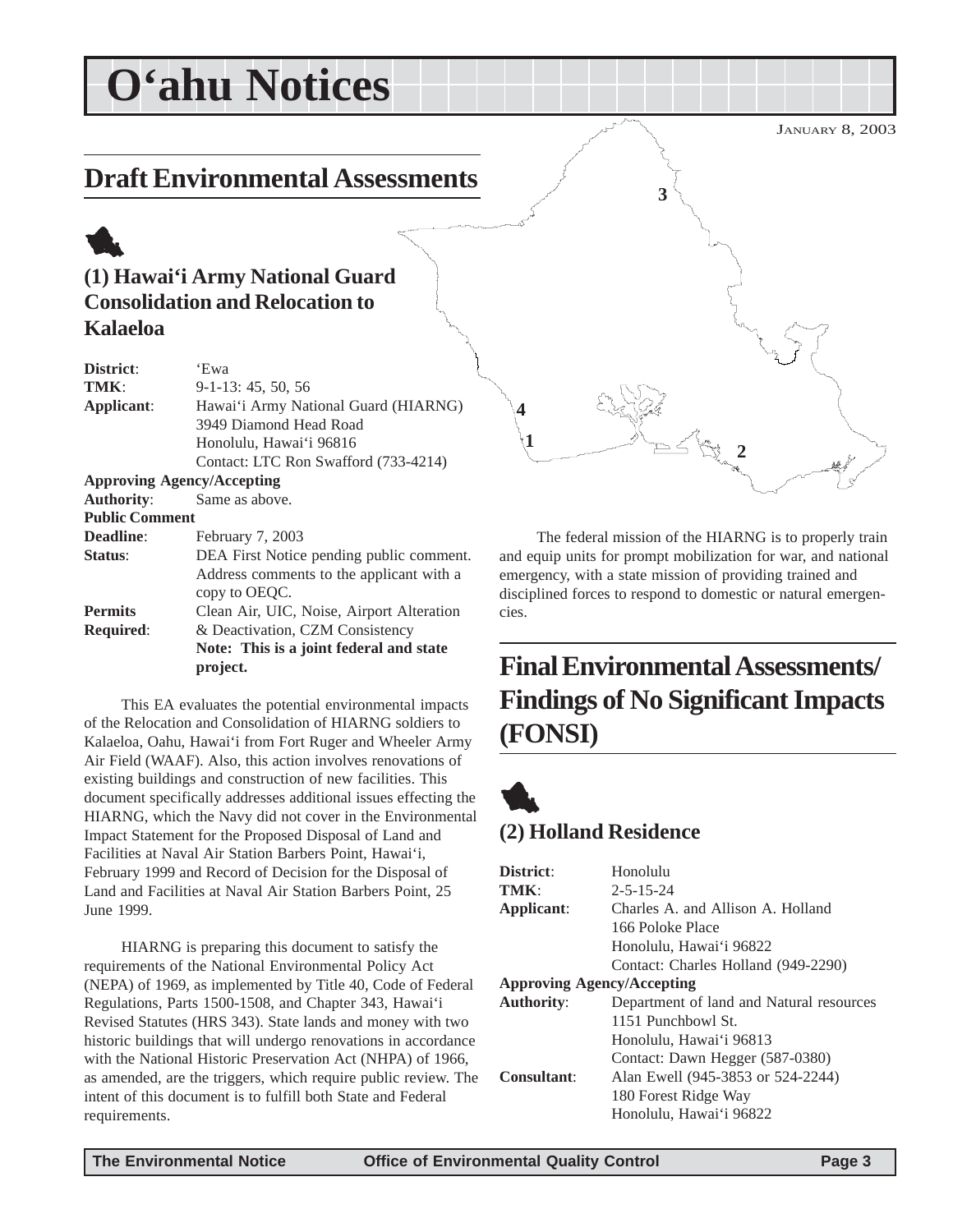## <span id="page-3-0"></span>**O'ahu Notices**

JANUARY 8, 2003

| Status:          | FEA/FONSI issued, project may proceed. |
|------------------|----------------------------------------|
| <b>Permits</b>   |                                        |
| <b>Required:</b> | CDUA, Building                         |

As allowed under Chapter 13-5-24, R-8, SFR of the Hawai'i Administrative Rules, the proposed action involves the construction of a single family residence in the upper Tantalus area of Honolulu which is within the Resource Subzone of the Conservation District. The project site encompasses an area of 11,325 square feet within TMK 2-5- 15-24. The parcel, which is undeveloped, is adjacent to the applicants original Tantalus homestead which they sold last year after 35 years in residence.

The proposed project consists of a wood-framed structure with 2064 square feet of living area on one level and a 520 square foot concrete patio for a total of 2584 square feet of developed area. The proposed structure is similar in size and scope to adjacent existing residences. It is substantially smaller than the 3500 square feet of development allowable under DLNR regulations as defined in Exhibit 4 of Chapter 13-5 of the Hawaii Administrative Rules.

Because there are no municipal water or sewer systems in the area, proposed improvements also include two 9000 gallon concrete catchment water tanks which will be part of the foundation of the house and an individual wastewater treatment system consisting of a 1000 gallon septic tank and a 250 square foot leach field. Site work will also involve removal of three existing trees, relocation of some existing shrubs, and some new landscape plantings. No new driveway or garage will be required since the applicants have permanent deeded access to a garage on their former property, which is adjacent to the project site.

## 1 **(3) Kokoloio Stream Bridge Replacement**

| District:                         | Koʻolauloa                              |
|-----------------------------------|-----------------------------------------|
| TMK:                              | 5-5-6:11, 01; 5-5-1:07, 55              |
| Applicant:                        | Department of Transportation            |
|                                   | Highways Division, Bridge Design        |
|                                   | 601 Kamokila Blvd, Room 611             |
|                                   | Kapolei, Hawai'i 96707                  |
|                                   | Contact: James Fu (692-7613)            |
| <b>Approving Agency/Accepting</b> |                                         |
| <b>Authority:</b>                 | Same as above.                          |
| <b>Consultant:</b>                | Kimura International, Inc.              |
|                                   | 1600 Kapi'olani Blvd., Suite 1610       |
|                                   | Honolulu, Hawai'i 96814                 |
|                                   | Contact: Ms. Leslie Kurisaki (944-8848) |

| Status:          | FEA/FONSI issued, project may proceed. |
|------------------|----------------------------------------|
| Permits          | DA Sec. 404; Sec. 401 WQC, CZM         |
| <b>Required:</b> | Consistency Determination, SCAP; SMA,  |
|                  | Noise                                  |

The State of Hawai'i, Department of Transportation, in cooperation with the Federal Highway Administration, proposes to replace the existing bridge over Kokololio Stream on Kamehameha Highway, in the Ko'olauloa District, island of O'ahu. The proposed action includes the development of a temporary detour road to accommodate traffic during construction of thereplacement bridge.

The proposed action is expected to receive a "Categorical Exclusion" from environmental impact statement requirements under the National Environmental Policy Act (NEPA) by the Federal Highway Administration. The proposed bridge replacement is an "exempt" action under the FHWA implementation regulations for NEPA (23 CFR 771.117).

The project is needed because the existing bridge is structurally deficient and obsolete, and does not meet current federal or State of Hawai'i design or seismic standards. The replacement bridge will be 60 feet long by 50 feet wide, with two 12-foot wide travel lanes and 8-foot shoulders. The mauka (west) side of the bridge will have a 5-foot wide bikeway/pedestrian walkway separated from the shoulder by a 3-foot high concrete jersey barrier.

A temporary detour road will be constructed to route traffic around the site while the new bridge is being constructed. The detour road will be completed prior to the demolition of the existing bridge, and will be located approximately 80 feet mauka of the existing bridge. It will be constructed on unimproved land owned by Property Reserve, Inc., a nonprofit corporation owned by the Mormon Church. After the replacement bridge is completed, the temporary detour road will be removed and the site will be restored to its original condition.

The project will have minimal environmental impacts. The bridge and site of the temporary detour road are outside the 100-year flood zone. There may be short-term, air and noise impacts during construction. The nearest residences on the makai side of the highway are about 100 feet upwind, and the closest residences on the mauka side are more than 1,000 feet away from the bridge. Therefore, these temporary impacts should not be significant. The project will not have a significant impact on Kokololio Stream, which appears to be an intermittent stream that only flows at flood stage. The existing bridge abutments will remain in place during construction, maintaining existing stream drainage conditions through the construction period. The new bridge will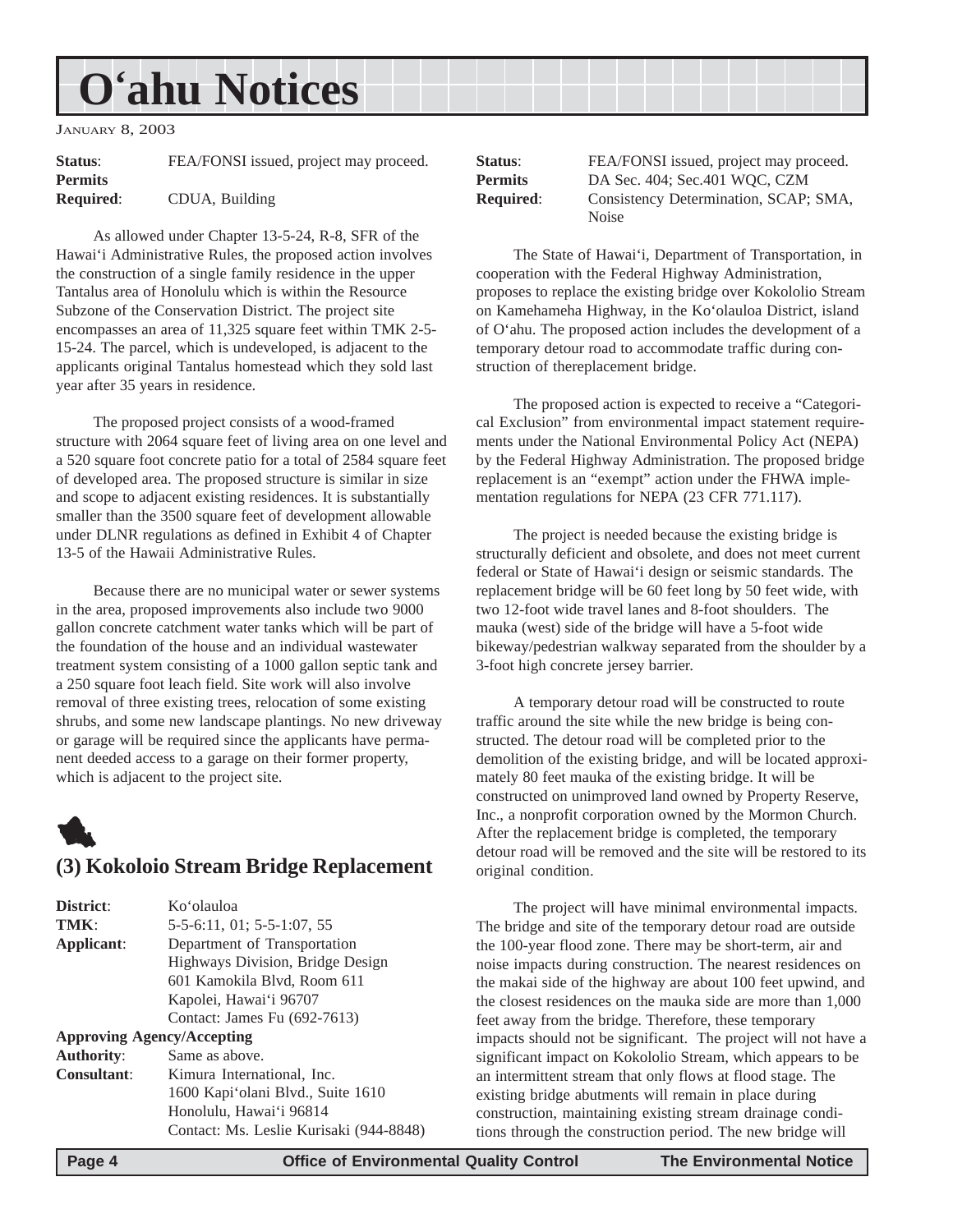<span id="page-4-0"></span>

JANUARY 8, 2003

not change the stream drainage flow or pattern, and will be designed to accommodate a 100-year storm flow event. No project dewatering is anticipated. A water quality monitoring plan will be submitted to the State Department of Health. There are no threatened or endangered species or their habitats in the project area. Roadway access through the area will be maintained during construction, including access to nearby beaches and parks. The project will not increase roadway capacity or induce population growth. The DLNR-SHPD recommends subsurface testing in the areas proposed for grading. If significant historic sites are present that will be adversely affected by the project, mitigations plans will be developed in consultation with the DLNR-SHPD.

## **Final Environmental Impact Statements**



### **(4) Waimanalo Gulch Sanitary Landfill Expansion (Supplemental)**

| District:                         | 'Ewa                                      |  |
|-----------------------------------|-------------------------------------------|--|
| TMK:                              | 9-2-03:072 and 073                        |  |
| Applicant:                        | City and County of Honolulu               |  |
|                                   | Department of Environmental Services      |  |
|                                   | 1000 Uluohia Street, Suite 308            |  |
|                                   | Kapolei, Hawai'i 96707                    |  |
|                                   | Contact: Wilma Namumnart (692-5378)       |  |
| <b>Approving Agency/Accepting</b> |                                           |  |
| <b>Authority:</b>                 | City and County of Honolulu               |  |
|                                   | Department of Planning and Permitting     |  |
|                                   | 650 South King Street                     |  |
|                                   | Honolulu, Hawai'i 96813                   |  |
|                                   | Contact: Eric Crispin (692-5378)          |  |
| <b>Consultant:</b>                | R.M. Towill Corporation                   |  |
|                                   | 420 Waiakamilo Road, Suite 411            |  |
|                                   | Honolulu, Hawai'i 96817                   |  |
|                                   | Contact: Brian Takeda (842-1133)          |  |
| Status:                           | FEIS currently being reviewed by the City |  |
|                                   | and County of Honolulu, Department of     |  |
|                                   | Planning and Permitting.                  |  |
| <b>Permits</b>                    | Solid Waste, Covered Source Air,          |  |
| <b>Required:</b>                  | NPDES, Special Use                        |  |
|                                   |                                           |  |

Waimanalo Gulch Sanitary Landfill is located in Waimanalo Gulch, Kahe Valley, O'ahu. The site is owned by the City and County of Honolulu and under jurisdiction of the Department of Environmental Services (ENV). The landfill is operated on behalf of ENV by Waste Management of Hawai'i, Inc.

The existing property is approximately 200 acres. Of the 200 acres, 86.5 acres have been in use since the landfill became operational in 1989. The proposed project initially sought to expand the landfill area by 60.5 acres. After public comments the area of expansion was revised to a proposed 14.9 acres for the disposal of approximately 1,400 tons of solid waste accepted daily at the site. New mitigation measures will be implemented for the expansion area to supplement existing operations practices at the site. Construction of the site is proposed after filing and approval of environmental permits in 2003.

## **Previously Published Projects**

## **Environmental Impact Statement Preparation Notices**

#### 1 **Gentry 'Ewa Makai**

| Applicant:<br><b>Gentry Investment Properties</b> |                                              |
|---------------------------------------------------|----------------------------------------------|
|                                                   | P.O. Box 295                                 |
|                                                   | Honolulu, Hawai'i 96809-0295                 |
|                                                   | Contact: Debra Luning (599-8370)             |
| <b>Approving Agency/Accepting</b>                 |                                              |
| <b>Authority:</b>                                 | City and County of Honolulu                  |
|                                                   | Department of Planning and Permitting        |
|                                                   | 650 South King Street, 7 <sup>th</sup> Floor |
|                                                   | Honolulu, Hawai'i 96813                      |
|                                                   | Contact: Tim Hata (527-6070)                 |
| <b>Public Comment</b>                             |                                              |
|                                                   |                                              |

**Deadline**: January 22, 2003

### **Withdrawal**

#### **1. East Honolulu Police Station**

The draft Environmental Assessment for the East Honolulu Police Station has been withdrawn by the City and County of Honolulu, Department of Design and Construction effective December 18, 2002. The draft EA was published in the December 23, 2002 issue of the *Environmental Notice.*

If there are any questions, please call Gregory Hee of the City's Dept. of Design and Construction at 527-6977.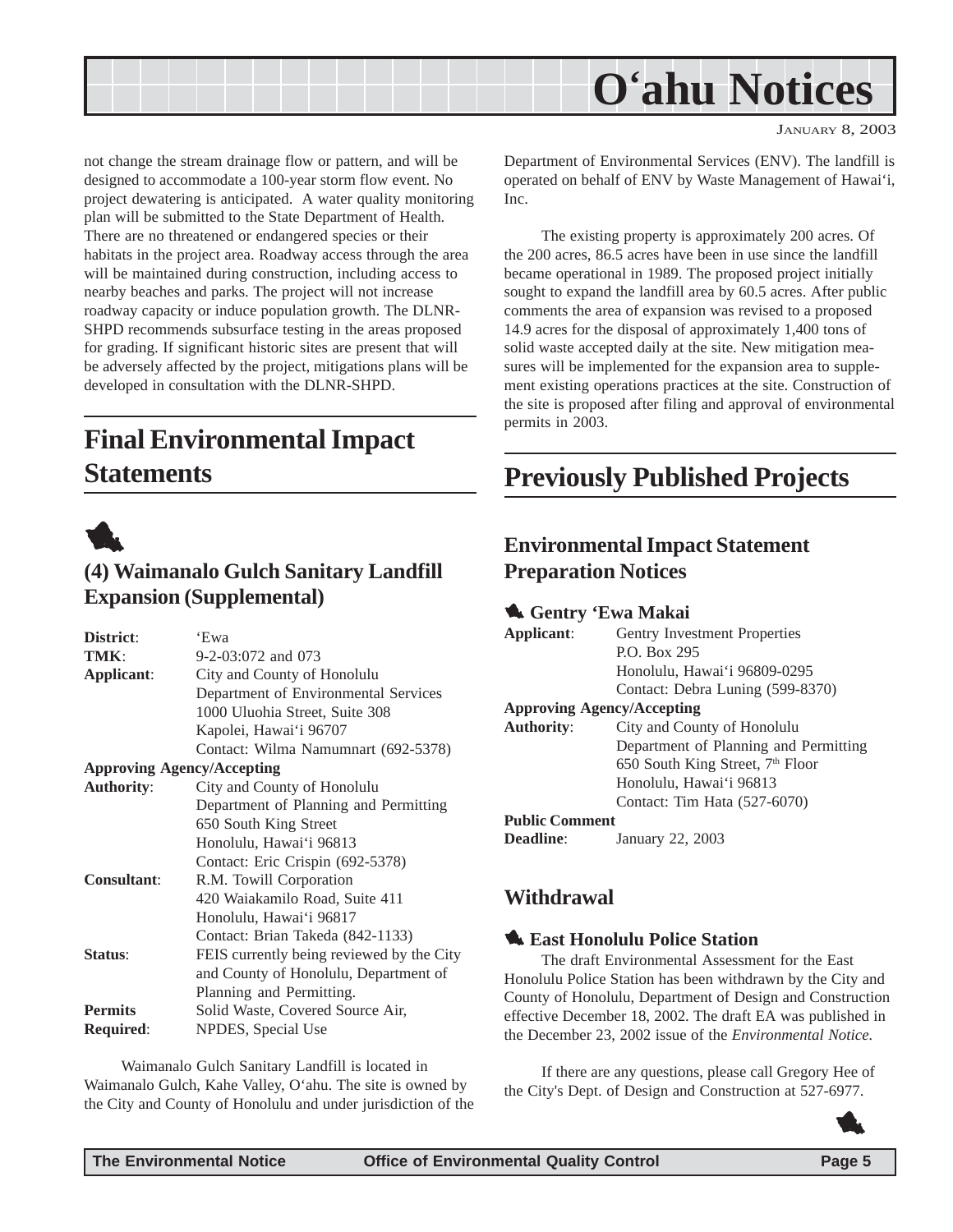## <span id="page-5-0"></span>**Maui Notices**

**1**

JANUARY 8, 2003

## **Draft Environmental Impact Statements**

## $\bullet$ **(1) Maui Ocean Club Sequel Project**

| District:                         | Lahaina                                     |  |
|-----------------------------------|---------------------------------------------|--|
| TMK:                              | 4-4-013:001                                 |  |
| Applicant:                        | Marriott Vacation Club International        |  |
|                                   | Construction and Development                |  |
|                                   | Hawai'i Regional Office                     |  |
|                                   | 1001 Kamokila Blvd, Suite 202               |  |
|                                   | Kapolei, Hawai'i 96707                      |  |
|                                   | Contact: Steve Busch (742-8850/Fax 742-     |  |
|                                   | 6368)                                       |  |
| <b>Approving Agency/Accepting</b> |                                             |  |
| <b>Authority:</b>                 | County of Maui, Planning Department         |  |
|                                   | 250 South High Street                       |  |
|                                   | Wailuku, Hawai'i, 96793                     |  |
|                                   | Contact: Joe Alueta (270-7735)              |  |
| Consultant:                       | Chris Hart & Partners, Inc.                 |  |
|                                   | 1955 Main Street, Suite 200                 |  |
|                                   | Wailuku, Hawai'i 96793                      |  |
|                                   | Contact: Chris Hart (242-1955/Fax 242-      |  |
|                                   | 1956)                                       |  |
| <b>Public Comment</b>             |                                             |  |
| Deadline:                         | February 22, 2003                           |  |
| Status:                           | DEIS First Notice pending public comment.   |  |
|                                   | Address comments to the applicant with      |  |
|                                   | copies to the approving agency or accepting |  |
|                                   | authority, the consultant and OEQC.         |  |
| <b>Permits</b>                    |                                             |  |

#### **Required**: SMA, NPDES, Noise, Building/Grading

Marriott Vacation Club is proposing the expansion of the existing Maui Ocean Club (MOC) Resort. The proposed project consists of the addition of two new villa unit buildings for vacation ownership, parking structures, site amenities, landscaping and demolition of some existing facilities. The project will dramatically increase the amount of landscaped open-space along the shoreline of the project site.

The subject property is located at 100 Nohea Kai Drive, Ka'anapali Maui. Existing development includes a 10-story building that contains the guestrooms, lobby, ballrooms and

restaurants, a pool area, a luau function area, and parking facilities. The existing 720 hotel rooms are currently being converted into 312 timeshare suites as part of a renovation initiated in 2000 under the project name "Maui Ocean Club". The sequel project will add an additional 146 units to the resort via two freestanding 10-story buildings, one on each side of the existing hotel complex.

The project will result in beneficial and adverse impacts. Construction of the project will cause short-term adverse nuisance impacts regarding noise, air quality, and traffic inconveniences. Short-term benefits include benefits to the economy in terms of construction expenditures, construction wages and marketing jobs associated State revenues. Long-term adverse impacts include a marginal increase in demand for public services, and housing. Long-term effects include changes to the visual character of the project site, which will have different, and subjective impacts to the public and adjacent landowners. Long-term beneficial impacts include new jobs, increased County revenues and improved open space resources along the shoreline area of the project site.

Short-term mitigation measures have been suggested to decrease construction-related impacts regarding noise, air quality, and traffic nuisances. The project aims to minimize long-term impacts to visual resources through design and siting.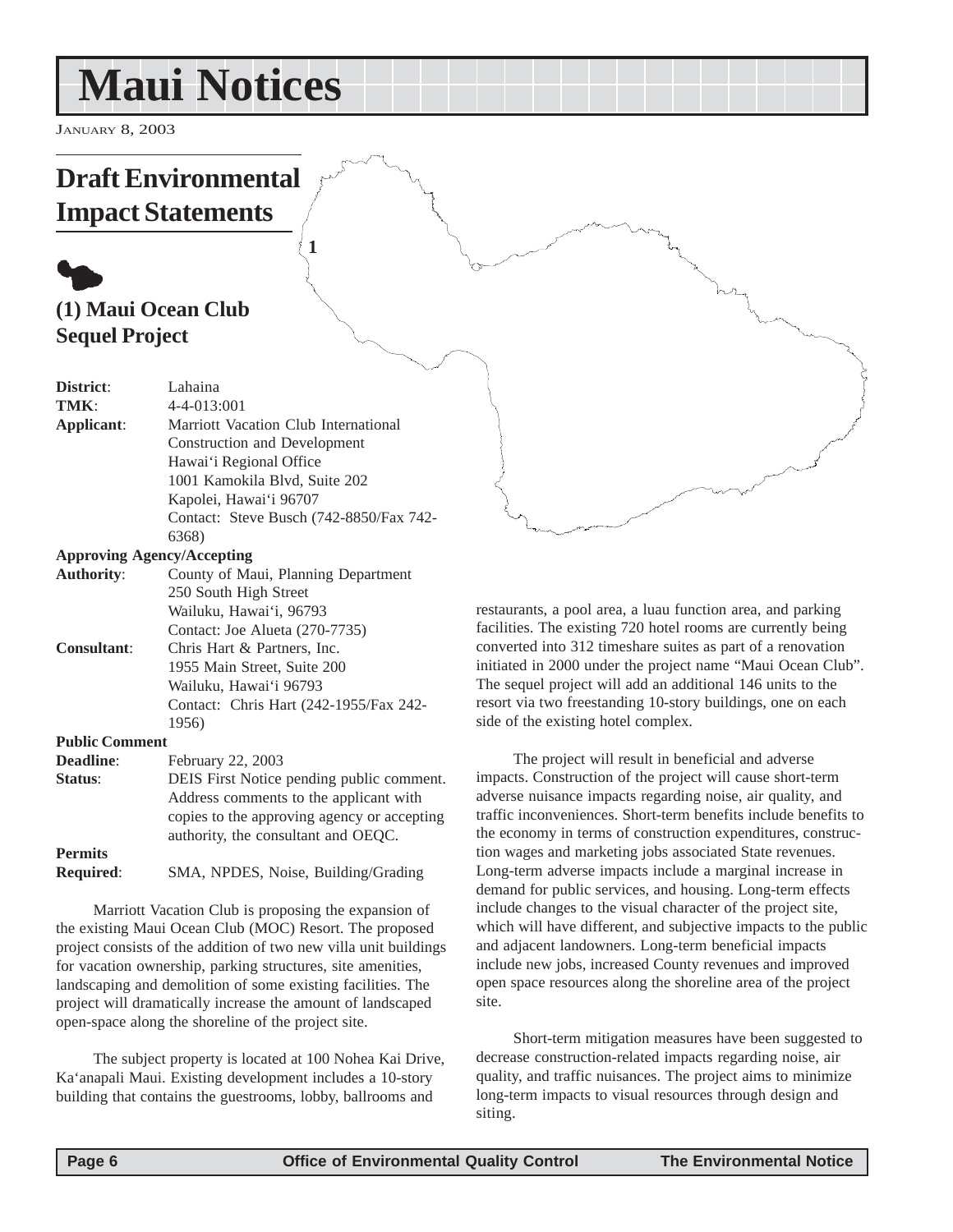## **Maui Notices**

JANUARY 8, 2003

<span id="page-6-0"></span>The Draft Environmental Impact Statement (DEIS) has been prepared to describe and analyze the impacts associated with this project and will be submitted in conjunction with the application for a Special Management Area (SMA) Permit.

## **Previously Published Projects Pending Public Comments**

#### **Draft Environmental Assessments**

#### **<sup>4</sup> Hamoa to Hana Waterline & Hamoa Well 2**

**Applicant**: County of Maui Department of Water Supply 200 South High Street Wailuku, Hawai'i 96793 Contact: David Craddick (270-7835) **Approving Agency/Accepting Authority**: Same as above. **Public Comment Deadline**: January 22, 2003

#### 3 **Kai Makani Multi-Family Residential Project**

**Applicant**: Aheahe Makani, LLC 825 Vann Ness Ave., #301 San Francisco, CA 94109-7837 Contact: Adam Sparks (415-776-1170)

#### **Approving Agency/Accepting**

**Authority**: County of Maui, Department of Planning 250 South High Street Wailuku, Hawai'i 96793 Contact: Matt Niles (270-7735)

#### **Public Comment**

**Deadline**: January 22, 2003

#### 3 **Kula Tennis Complex**

**Applicant**: County of Maui Department of Parks & Recreation 1580 Ka'ahumanu Avenue Wailuku, Hawai'i 96793 Contact: Robert Halvorson (270-8017)

#### **Approving Agency/Accepting**

**Authority**: Same as above

**Public Comment**

**Deadline**: January 22, 2003



#### **Christmas Tree Recylcling**

The presents have been open, and New Year's coming. That means it's time to think about recycling your Christmas tree. The Department of Health in partnership with other state agencies, the counties, and island businesses will be offering free Christmas tree recycling for Oahu on Saturday, January 11th, 2003 from 9:00 a.m. to 3:00 p.m. at the following locations:

- \* Kailua Intermediate School
- \* Kaiser High School
- \* Kaneohe District Park
- \* Kapalama Elementary School
- \* Kapiolani Community College (corner of 18th and

Kilauea Avenue)

- \* Kapolei Elementary School
- \* Mililani Makaunulau (16 Acre) Park
- \* Polynesian Cultural Center
- \* UH Manoa (Richardson Law School)
- \* Waianae Comprehensive Health Center
- \* Waimea Falls Park
- \* Waiau District Park

Trees will be mulched for use in parks and other sites.

Only clean trees will be accepted for recycling. Trees that are flocked or contain foreign objects such as tinsel, nails, and ornament clips will not be accepted for recycling. Also, no wreaths will be accepted because they contain wiring that will harm the chippers.

Note: Treecycling arrangements are in place for the one collection day only. Please do not drop trees off at the collection sites either before or after the January 11, as they pose a serious fire hazard to the sites. For other options see below.

#### **Other Oahu options**:

We encourage residents to take advantage of the City  $\&$ County's of Honolulu's curbside green waste recycling collection service. This twice a month, year-round service is provided in all areas that receive automated refuse collection service.

All City & County of Honolulu Refuse Convenience Centers accept trees and green trimmings year round from 7 a.m. to 6 p.m. daily. For more information on curbside pick-up or for the location of the nearest Refuse Convenience Center, call the City's Recycling Office at 692-5410.

- \* For recorded Oahu Tree-cycling information, call 521-2447.
- \* For Hawaii Tree-cycling information, call 961-2676.
- \* For Maui Tree-cycling information, call 270-7874/270-7880.
- \* For Lanai & Molokai Tree-cycling information, call 888-991- 4000.
- \* For Kauai Tree-cycling information, call 241-6891. 3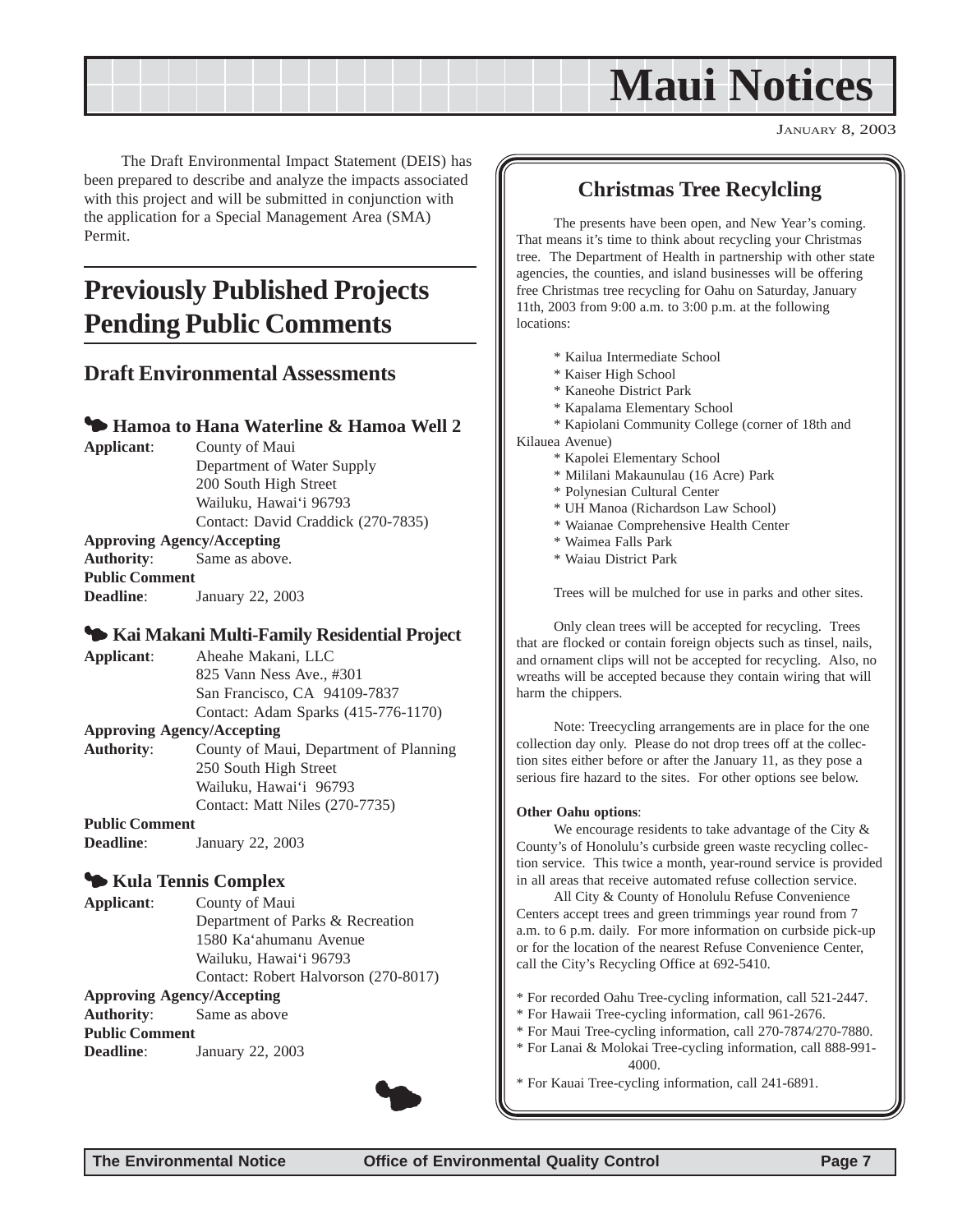## <span id="page-7-0"></span>**Hawai'i Notices**

JANUARY 8, 2003

## **Draft Environmental Impact Statements**

## $\blacklozenge$ **(1) Kekaha Kai State Park**

| District:             | North Kona                                      |  |
|-----------------------|-------------------------------------------------|--|
| TMK:                  | $7-2-05: 02, 03, 07; 7-3-43:$ por. 1; $7-2-04:$ |  |
|                       | 03, 17, 19                                      |  |
| Applicant:            | Department of Land and Natural Re-              |  |
|                       | sources                                         |  |
|                       | Division of State Parks                         |  |
|                       | 1151 Punchbowl Street, Suite 310                |  |
|                       | Honolulu, Hawai'i 96813                         |  |
|                       | Contact: Daniel Quinn (587-0290)                |  |
|                       | <b>Approving Agency/Accepting</b>               |  |
| <b>Authority:</b>     | Governor, State of Hawai'i                      |  |
|                       | c/o Office of Environmental Quality Control     |  |
|                       | 235 S. Beretania Street, Suite 702              |  |
|                       | Honolulu, Hawai'i 96813                         |  |
| <b>Consultant:</b>    | Group 70 International, Inc.                    |  |
|                       | 925 Bethel Street, 5th Floor                    |  |
|                       | Honolulu, Hawai'i 96813                         |  |
|                       | Contact: George Atta (523-5866 x 103)           |  |
| <b>Public Comment</b> |                                                 |  |
| <b>Deadline:</b>      | February 22, 2003                               |  |

| Deadhne.         | Pedruary 22, 2005                         |
|------------------|-------------------------------------------|
| Status:          | DEIS First Notice pending public comment. |
|                  | Address comments to the applicant with    |
|                  | copies to the consultant and OEOC.        |
| <b>Permits</b>   |                                           |
| <b>Required:</b> | SMA, CDUA                                 |

A Draft Environmental Impact Statement has been prepared for the Kekaha Kai State Park, which is located in North Kona on the island of Hawai'i. The project involves the use of state property, state funds and conservation district lands.

The Department of Land and Natural Resources, Division of State Parks, in collaboration with the Kona community has developed a Conceptual Plan to improve Kekaha Kai State Park. The Conceptual Plan envisions a major State Park of approximately 1,700 acres encompassing natural, cultural, wilderness and coastal recreation features located on the Kona Coast of the island of Hawai'i, stretching between the ahupua'a of Kaulana and Kuki'o 2.

**2**

**1**

Existing infrastructure includes an unimproved two wheel-drive access road at Mahai'ula and four wheel-drive roads in Awake'e and Manini'owali leading from Queen Ka'ahumanu Highway to the coast. The only structures present in the park are the Magoon/Ka'elemakule house complex at Mahai'ula Bay, the remains of a commercial lu'au at Ka'elehuluhulu Beach, and new comfort station behind Ka'elehuluhulu Beach. Despite unimproved access and limited facilities, Kekaha Kai State Park is widely used for swimming, fishing, picnicking and general viewing enjoyment.

The Kekaha Kai State Park Conceptual Plan supports public desires for increased access to coastal recreational, natural and cultural resources. The park will be a "wilderness" park as opposed to an "urban" or "improved" park. The natural setting is emphasized. Modern amenities, facilities and conveniences are downplayed in size and design. Wide open natural spaces are preserved and managed as much as possible. Uses are more passive or related to natural resources rather than active uses associated with organized sports. Landscape improvements are minimal.

The few improvements that are proposed in the Kekaha Kai State Park Plan, include parking areas, educational and interpretive programs, picnic areas, camping areas, and support facilities such as recreational pavilions, comfort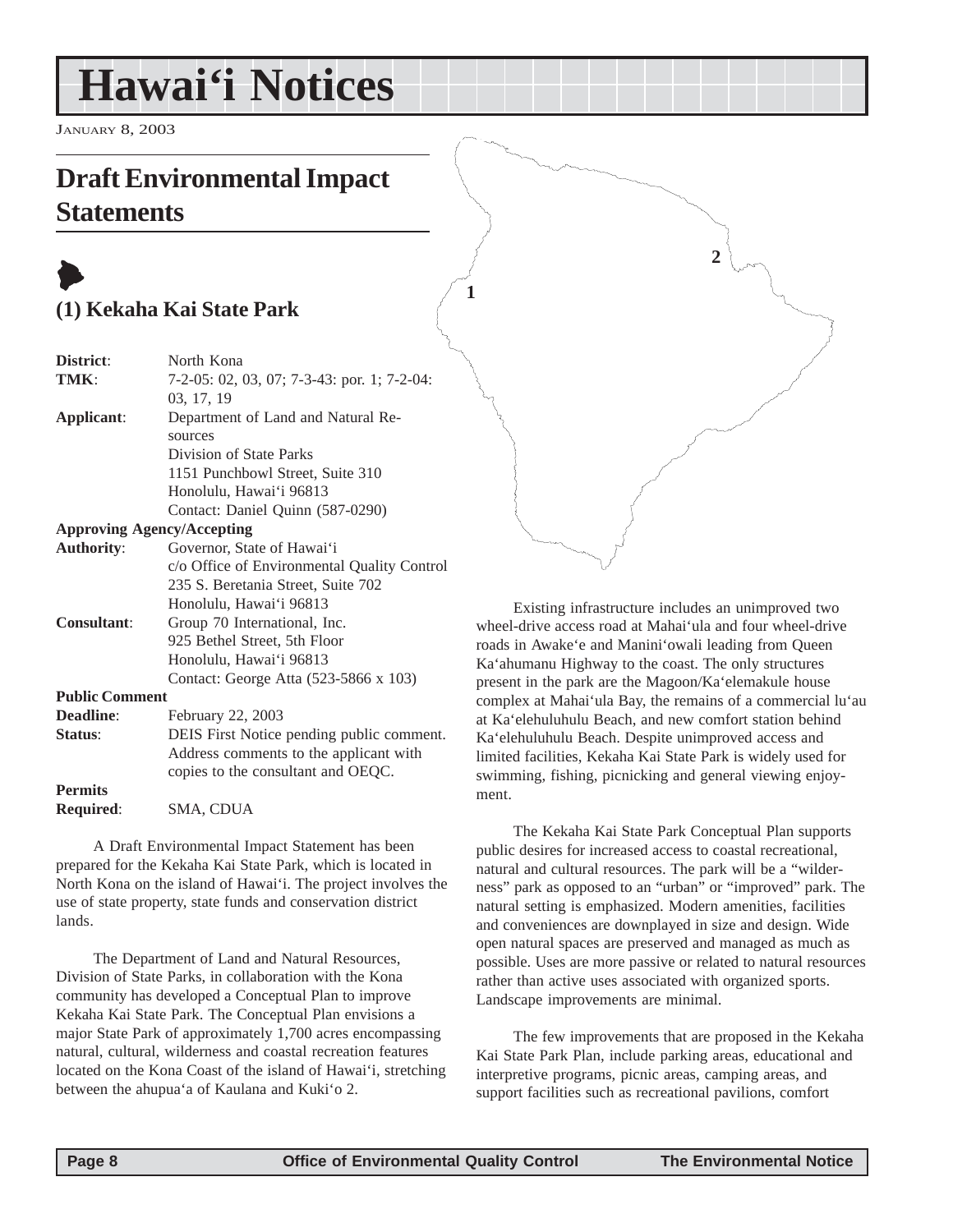<span id="page-8-0"></span>

JANUARY 8, 2003

stations, an educational center and visitor orientation facilities. Access improvements are also planned for the Ala Kahakai, other pedestrian trails, four-wheeled drive service roads, two-wheeled drive roads and entrance gates. Improvements are planned to support continued enjoyment of outdoor activities such as hiking, fishing, camping, surfing and general relaxation.

Project development and implementation are planned to begin immediately following approvals of necessary permits and available funding. While due to funding limitations, the State may not be able to immediately move ahead with development of the Mahai'ula Section, its partnership with the W.B. Kuki'o Resorts, LLC will allow development of the Manini'owali - Kuki'o section within 2 years. The Division of State Parks will continue to manage and maintain all areas, and will seek additional funding in future years to complete development of the park.

The Park is located in the State Conservation District and Special Management Areas requiring both a CDUA and SMA permits.



#### **(2) Koa Timber Commercial Forestry Operations**

| District:             | South Hilo                                  |
|-----------------------|---------------------------------------------|
| TMK:                  | 2-7-01:01, 2-8-01:02                        |
| <b>Applicant:</b>     | Koa Timber, Inc.                            |
|                       | 91-188 Kalaeloa Blvd.                       |
|                       | Kapolei, Hawai'i 96707                      |
|                       | Contact: Kyle Dong (682-5572)               |
|                       | <b>Approving Agency/Accepting</b>           |
| <b>Authority:</b>     | Department of Land and Natural              |
|                       | P.O. Box 621                                |
|                       | Honolulu, Hawai'i 96809                     |
|                       | Contact: Dawn Hegger (587-0380)             |
| <b>Consultant:</b>    | PlanPacific, Inc.                           |
|                       | 345 Queen Street, Suite 802                 |
|                       | Honolulu, Hawai'i 96813                     |
|                       | Contact: Robin Foster (521-9418 x 13)       |
| <b>Public Comment</b> |                                             |
| <b>Deadline:</b>      | February 22, 2003                           |
| <b>Status:</b>        | DEIS First Notice pending public comment.   |
|                       | Address comments to the applicant with      |
|                       | copies to the approving agency or accepting |
|                       | authority, the consultant and OEQC.         |

#### **Permits Required**: CDUP

Koa Timber, Inc., a Hawai'i company, proposes to develop a sustainable forestry for koa in an existing rainforest area, most of which lies within the Resource Subzone of the State Conservation District. Using adaptive management, the Project will harvest timber in sustainable increments and take actions to enhance the growth and regeneration of koa and the rainforest ecosystem in ways that are consistent with native Hawaiian culture. To minimize impacts on the rainforest, the company will use helicopters to transport crews and cut trees. No roads will be constructed in the Conservation District. Forestry management will entail (1) cultivating the growth of koa trees and generation of seedlings; (2) controlling alien pest species, especially strawberry guava (by cutting and applying herbicide) and feral pigs (by hunting, trapping and exclosure fencing); and (3) developing a geographic information system-based forest inventory, with which to monitor forest growth.

Timber harvest will be carefully planned and carried out in a manner that protects endangered plants and animals. Lands will be set aside from harvestalong stream-courses and the adjacent Hakalau Forest National Wildlife Refuge. Harvest activities will be limited to January through March, while milling at the company's Pepe'ekeo sawmill will continue at a slower pace year-round. Production is projected to remain at the company's current rate of 1.0 million board feet per year. About 10 to 12 truckloads of lumber will be delivered each week to Hilo Harbor for barge transport to Oahu.

 $\blacklozenge$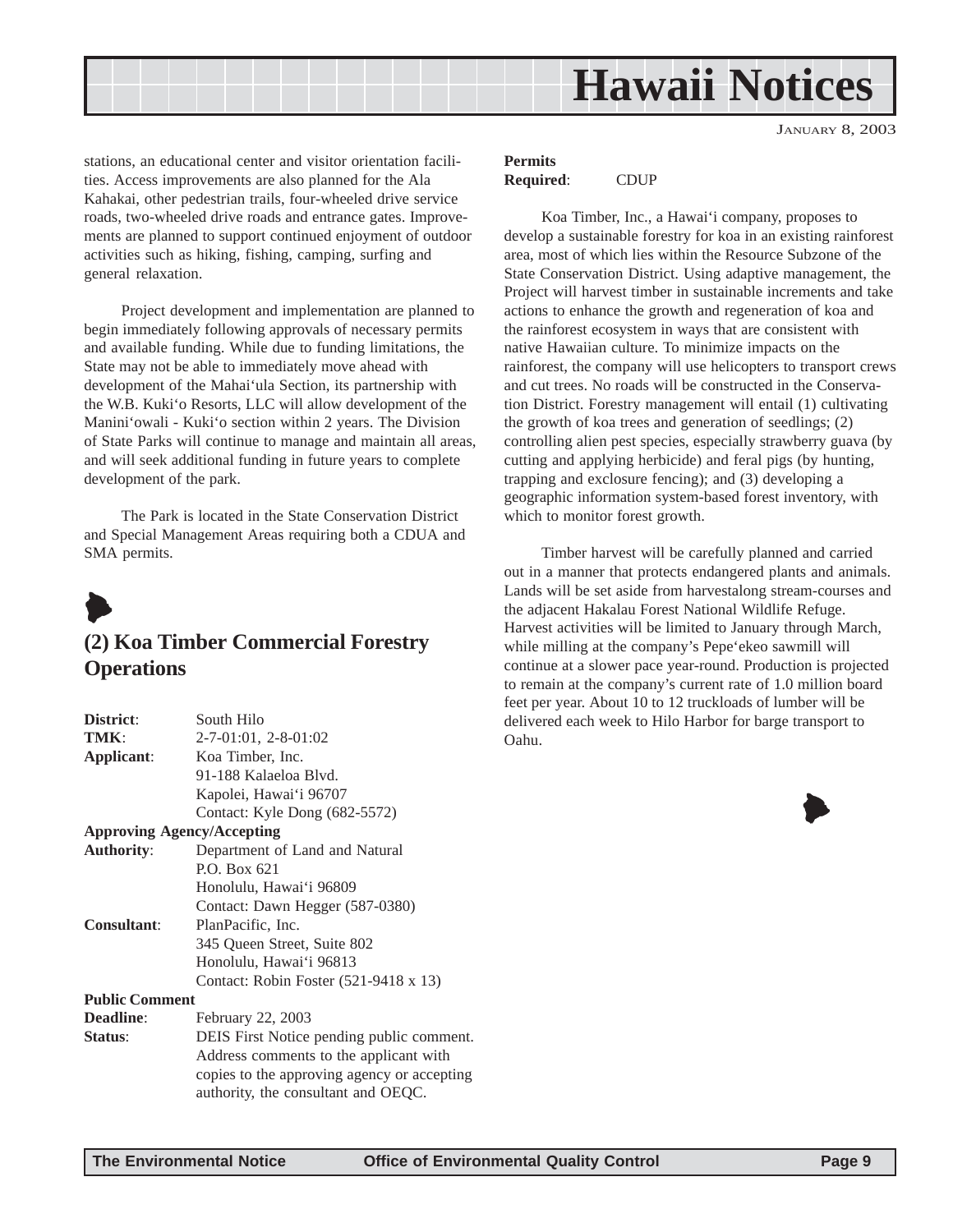## <span id="page-9-0"></span>**Kaua'i Notices**

JANUARY 8, 2003

## **Draft Environmental Assessments**

## $\bullet$ **(1) Kapa'a Homesteads Well No. 3**

| District:             | Kawaihau                                 |
|-----------------------|------------------------------------------|
| TMK:                  | 4-5-15: por. 28                          |
| Applicant:            | Department of Land and Natural           |
|                       | Resources                                |
|                       | 1151 Punchbowl Street, Room 221          |
|                       | Honolulu, Hawai'i 96813                  |
|                       | Contact: Eric Hirano (587-0230)          |
|                       | <b>Approving Agency/Accepting</b>        |
| <b>Authority:</b>     | Same as above.                           |
| <b>Public Comment</b> |                                          |
| Deadline:             | February 7, 2003                         |
| Status:               | DEA First Notice pending public comment. |
|                       | Address comments to the applicant with a |
|                       | copy to OEQC.                            |
| <b>Permits</b>        |                                          |
| <b>Required:</b>      | Grading, Well Construction               |

The Department of Land Natural Resources is proposing to develop a well on an approximately 25,000 sq. ft. site that is situated within a 20.527-acre parcel owned by the State and administered by DLNR-Land Division. This parcel is leased to Mr. Lincoln Ching, who uses these parcels as pasture land, with the exception of a utility easement to Hawaiian Telephone Co., and an access and utility easement to Kaua'i Island Utility Cooperative (KIUC) and Hawaiian Telephone Co. A right-of-entry will be sought from DLNR-Land Division to conduct the exploratory drilling operation. The parcel is located mauka of Kuhio Highway.

Access to the parcel is via an access and utility easement which extends from County-owned Alenae Street. The easement, which KIUC and Hawaiian Telephone Co. obtained from the State, is not paved. It begins where Alenae Street ends and continues to the entrance of the abandoned HCDCH sewage treatment plant.

The DLNR is proposing to drill one (1) exploratory well on the site. The well will be drilled, cased and pump tested at the site. An assessment will be made on the quantity and quality of the water produced from the well. If pump tests are not successful, the well will be abandoned or used as a monitor well. Please note that the exploratory well drilling will be part of the Phase I operation.

**1**

If the test results are favorable or acceptable, the well will be outfitted and converted into a production well. The conversion to a production well will be part of a Phase II operation, and a separate Environmental Assessment (EA) or Environmental Impact Statement (EIS) will be prepared, as required, under the provisions of Chapter 343, Hawai'i Revised Statutes.

Installation of the exploratory well is estimated to commence in May 2003. The drilling and subsequent pump tests are expected to be completed approximately five (5) months after the project is begun or about September 2003.

The preliminary cost estimate for the exploratory well drilling and pump test is approximately \$500,000.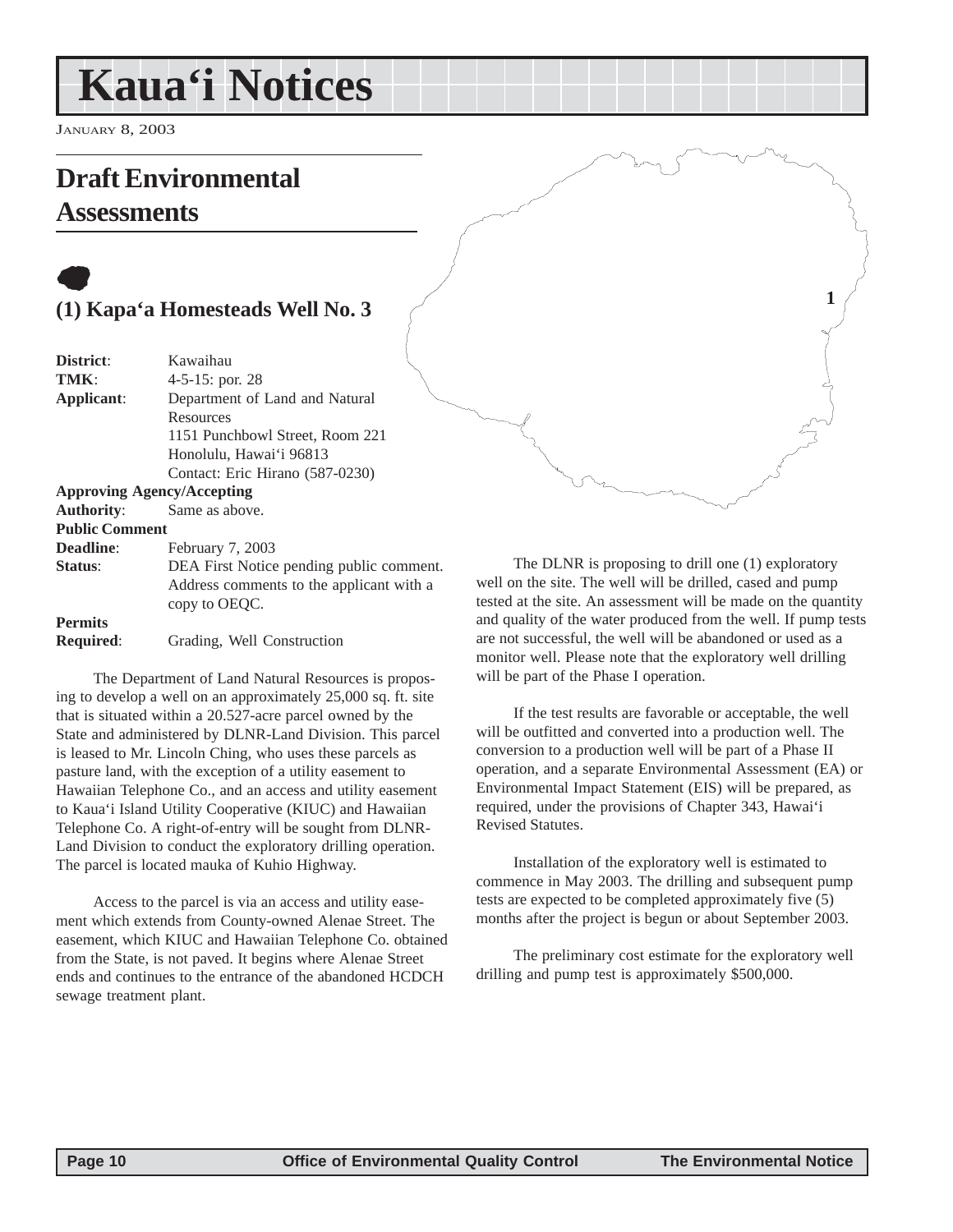## <span id="page-10-0"></span>**Kaua'i Notices**

JANUARY 8, 2003

## **National Environmental Policy Act (NEPA)**

## $\bullet$

### **Theater High Altitude Area Defense (THAAD) Pacific Test Flights**

Pursuant to the Council on Environmental Quality regulations for implementing the procedural provisions of the National EnvironmentalPolicy Act, the Missile Defense Agency (MDA) conducted an Environmental Assessment to analyze the environmental consequences of conducting test flights of the Theater High Altitude Area Defense (THAAD) missile over the Pacific Ocean. Up to 50 THAAD interceptor missiles and up to 50 target missiles could be launched over a 4-year period. The next phase of THAAD flight testing is currently scheduled to begin in late FY 2005 and would continue through at least FY 2010.

The proposed action would involve THAAD interceptor missile launches and THAAD radar operation from a site at the Pacific Missile Range Facility (PMRF) located on the island of Kaua'i, Hawai'i. The Ronald Reagan Ballistic Missile Test Site (RTS) in the Republic of the Marshall Islands would serve as an alternative location to PMRF. Target missiles would be lauched by a varity eof techniques including air, sea, and/or land launches. The THAAD missile is intended to intercept and destroy incoming ballistic missiles with ranges of 50 to 3,000 kilometers (31 to 1,860 miles). Flight test experiments are needed to obtain radar data and to test intercept capability against ballistic missiles with this range. Based on the environmental analysis in the THAAD Pacific Test Flights EA, MDA has determined that no significant impacts would occur as a result of the construction and operation of any of the THAAD test sites and related support facilities. Deadline for receipt of written comments is **January 20, 2003**. Submit written comments or requests for a copy of the EA to: U.S. Army Space and Missile Defense Command, Attention: SMDC-EN-V (Thomas M. Craven), P.O. Box 1500, Huntsville, Alabama 35807-3801.



## **Shoreline Notices**

#### **Shoreline Certification Applications**

Pursuant to § 13-222-12, HAR the following shoreline certification applications are available for inspection at the DLNR District Land Offices on Kaua'i, Hawai'i and Maui and at Room 220, 1151 Punchbowl St., Honolulu, O'ahu (Tel: 587-0414). All comments shall be submitted in writing to the State Land Surveyor, 1151 Punchbowl Street, Room 210, Honolulu, Hawai'i 96813 and postmarked no later than fifteen (15) calendar days from the date of the public notice of the application. If there are any questions, please call Nick Vaccaro at 587- 0438.

| Case No. | Date     | Location                                                                                                                                                                                                                    | Applicant                                                      | Tax Map<br>Key     |
|----------|----------|-----------------------------------------------------------------------------------------------------------------------------------------------------------------------------------------------------------------------------|----------------------------------------------------------------|--------------------|
| $OA-904$ | 12/18/02 | Lot 718 of Land Court Application 1089 (Map 78), land<br>situated at Kamananui, Waialua, Island of Oahu, Hawaii<br>Address: 67-326 Kaiea Place<br>Purpose: Building Permit                                                  | DJNS Surveying and<br>Mapping, Inc., for Joe<br>Card           | $6 - 7 - 13:23$    |
| HA-174-2 | 12/26/02 | Lot @-2-A, being a portion of Royal Patent 2237, Land<br>Commission Award 8518-B, Apana 1 to Kanehoa, land<br>situated at Ouli, South Kohala, Island of Hawaii, Hawaii<br>Address: Not assigned<br>Purpose: Building Permit | Wes Thomas Associates,<br>for Hale O Aloha, LLC                | $6-2-02:24$        |
| HA-265   | 12/27/02 | Lot 7 of "49 Black Sand Beach" File Plan 2246, land<br>situated at Anaehoomalu, South Kohala, Island of Hawaii,<br>Hawaii<br>Address: 68-1086 Honokaope Place<br>Purpose: Building Permit                                   | R. M. Towill<br>Corporation, for Lake-<br>Island Holdings, LLC | $6 - 8 - 033$ : 07 |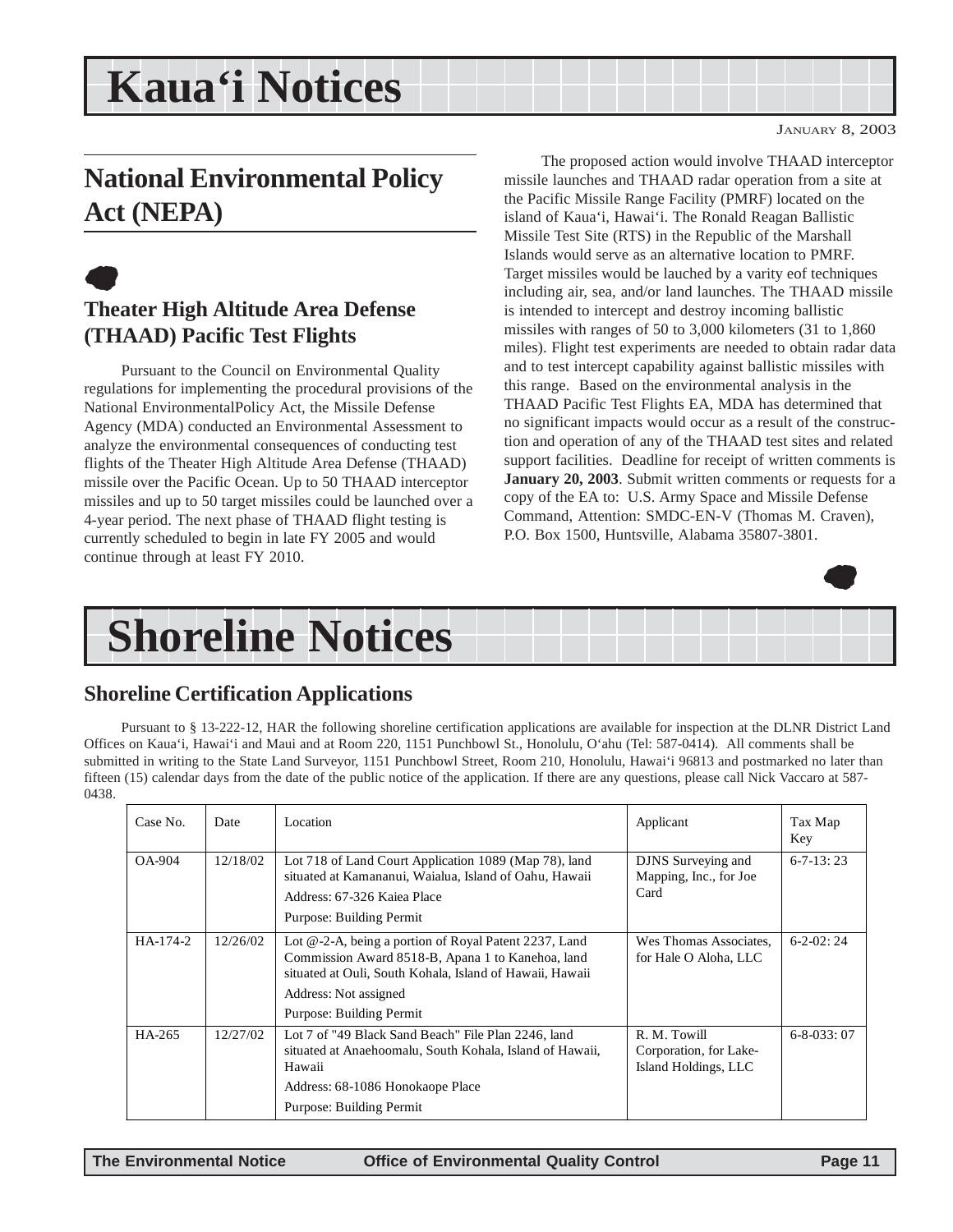<span id="page-11-0"></span>

|  | <b>Shoreline Notices</b> |
|--|--------------------------|
|--|--------------------------|

#### JANUARY 8, 2003

### **Shoreline Certifications and Rejections**

Pursuant to §13-222-26, HAR the following shorelines have been certified or rejected by the DLNR. A person may appeal a certification or rejection to the BLNR, 1151 Punchbowl Street, Room 220, Honolulu, Hawai'i 96813, by requesting in writing a contested case hearing no later than twenty (20) calendar days from the date of public notice of certification or rejection.

| Case No. | Date                  | Location                                                                                                                                                                                                                                                                                                                                                                                                     | Applicant                                                                                                         | Tax Map Key                                                           |
|----------|-----------------------|--------------------------------------------------------------------------------------------------------------------------------------------------------------------------------------------------------------------------------------------------------------------------------------------------------------------------------------------------------------------------------------------------------------|-------------------------------------------------------------------------------------------------------------------|-----------------------------------------------------------------------|
| HA-264   | 12/23/02<br>Certified | Portion of Grant 872 to Emma Metcalf, Grant 1030 to<br>Kaina, Grant 1158 to J. Pelham, R.P. 1654, Land<br>Commission Award 2289, Apana 1 to Kauhola, R.P. 7192,<br>Land Commission Award 8559-B, Apana 17 & 18 to Wm.<br>C. Lunalilo, and R.P. 8164, Land Commission Award 5663,<br>Apana 2 to Kahonu, Land situated at Pepeekeo to Kapehu,<br>South Hilo, Island of Hawaii<br>Purpose: Subdivision Approval | R. M. Towill<br>Corporation, Inc.,<br>for Continental<br>Pacific, LLC                                             | $2 - 8 - 07:01$ &<br>por. 53 and 2-8-<br>08:01 & 03<br>and 2-8-09: 01 |
| OA-365-2 | 12/23/02<br>Certified | Being a Portion of R. P. 7494, Land Commission Award<br>8559-B, Apana 36 to W. C. Lunalilo<br>Address: 55-089 Kamehameha Highway<br>Purpose: Building Permit                                                                                                                                                                                                                                                 | Sam O. Hirota Inc.,<br>for Lusardi Family<br>Trust                                                                | $5 - 5 - 01:07$                                                       |
| OA-899   | 12/23/02<br>Certified | Portion of Nanakuli Beach Park, Executive Order 104, land<br>situated at Nanakuli, Waianae, Island of Oahu, Hawaii<br>Address: 89-229 Farrington Highway<br>Purpose: Improvements                                                                                                                                                                                                                            | Engineers<br>Surveyors Hawaii,<br>for City and County<br>opf Honolulu<br>Department of<br>Parks and<br>Recreation | 8-9-01: Por. 02                                                       |
| OA-892   | 12/23/02<br>Certified | Lot 22 of Land Court Application 1596, land situated at<br>Wailupe, Honolulu, Island of Oahu, Hawaii<br>Address: 292 Wailupe Circle<br>Purpose: Building Permit                                                                                                                                                                                                                                              | Walter P.<br>Thompson, Inc., for<br>Michael A. Pietsch                                                            | $3-6-01:22$                                                           |
| OA-321-2 | 12/23/02<br>Certified | Lot A, as shown on DPP File No. 85(40) Same being Lots<br>142-A-1, 142-B-1, 142-C-1-A, 142-C-1-B, 143-A-1-A, 143-<br>A-2, 143-B-1-A, 143-B-2, 143-C-1-A-1, 143-C-1-A-2, 143-<br>C-2-A and 143-C-2-B of Land Court Application 616 and<br>Reclaimed Land (Filled) at Lanikai, land situated at Kailua,<br>Koolaupoko, Island of Oahu, Hawaii<br>Address: 1600-A Mokulua Drive<br>Purpose: Building Permit     | ControlPoint<br>Surveying, Inc., for<br>1600-A Mokulua<br>Drive CPR Project                                       | $4 - 3 - 01:03$                                                       |
| OA-898   | 12/23/02<br>Certified | Lot 1 Portion of Kaluanui Beach Lots, Section "C", also<br>being a portion of Land Commission Award 7713, Apana 32<br>to V Kamamalu, land situated at Kaluanui, Koolauloa, Island<br>of Oahu, Hawaii<br>Address: 53-827 Kam Highway<br>Purpose: Building Permit                                                                                                                                              | DJNS Surveying &<br>Mapping, Inc., for<br>Alan and Kathryn<br>Whitmire                                            | $5 - 3 - 10:20$                                                       |
| OA-895   | 12/23/02<br>Certified | Lots 157 to 162 (inclusive) lot 297, lot 11729 as shown on<br>map 846, lot 13490 as shown on map 10390 of land court<br>application 1069, land situated at Honouliuli, Ewa, Oahu,<br>Hawaii<br>Address: End of Papipi Road<br>Purpose: Improvements                                                                                                                                                          | Towill, Shigeoka &<br>Associates, Inc., for<br>Haseko Homes                                                       | $9-1-12:06 &$<br>47 and 9-1-11:<br>$01-07$ (incl)                     |
| HA-030-2 | 12/23/02<br>Certified | A portion of Royal Patent 7813, Land Commission Award<br>8559-B, Apana 8, to William C. Lunalilo, land situated at<br>Puapuaa 2 <sup>nd</sup> , North Kona, Island of Hawaii, Hawaii<br>Address: 75-6092 Alii Place<br>Purpose: Building Permit                                                                                                                                                              | West Thomas<br>Associates, for Jack<br>Rose Gift Trust                                                            | $7 - 5 - 20:21$                                                       |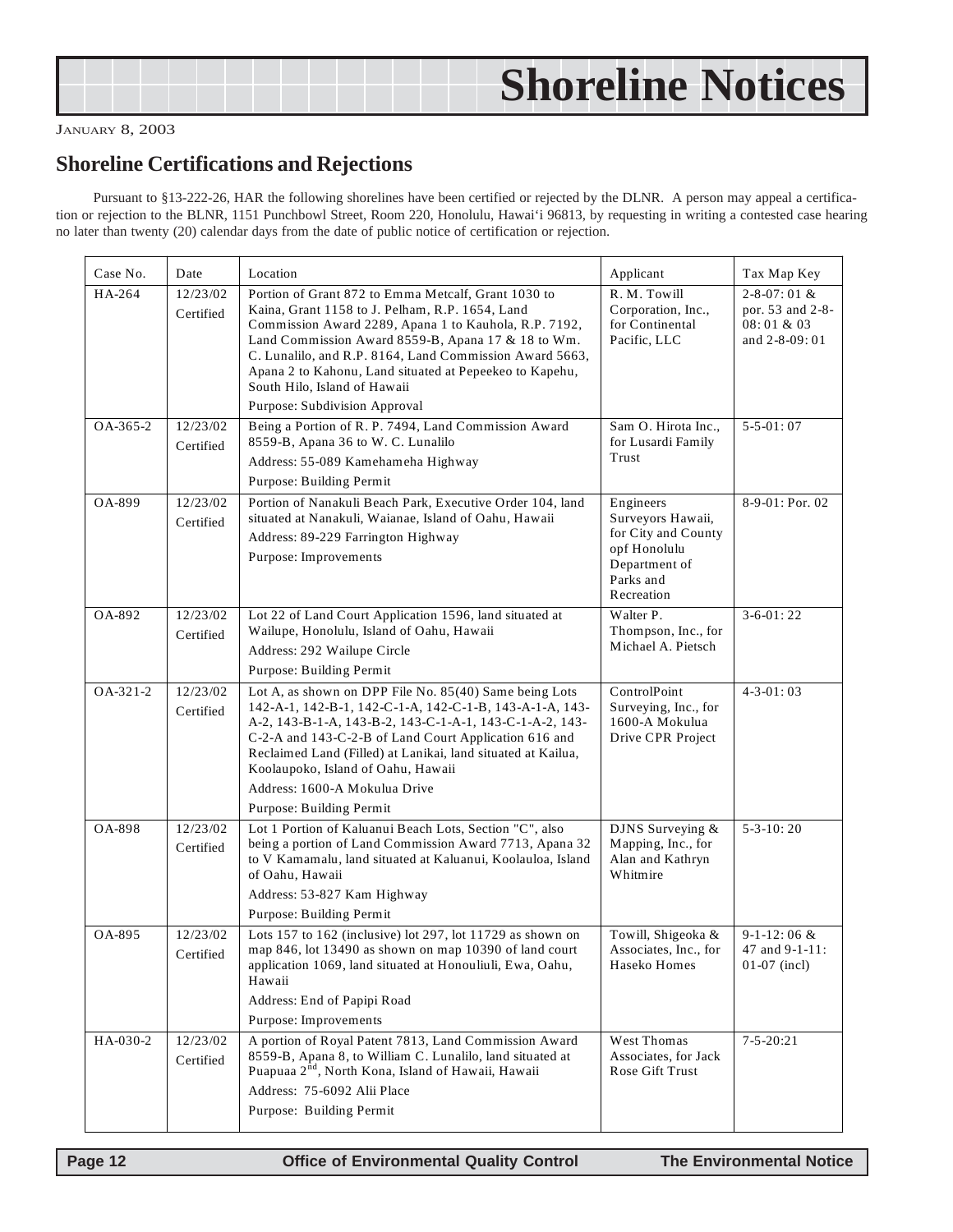## <span id="page-12-0"></span>**Endangered Species Notices**

*The following notice is published pursuant to Section 343-3(c), Hawai'i Revised Statutes which requires OEQC to inform the public of: (1) a public comment process or public hearing if a federal agency provides for the public comment process or public hearing to process a habitat conservation plan, safe harbor agreement, or incidental take license pursuant to the federal Endangered Species Act; and (2) a proposed habitat conservation plan or proposed safe harbor agreement, and availability for inspection of the proposed agreement, plan and application to enter a planning process for the preparation and implementation of the habitat conservation plan for public review and comment; and (3) a proposed incidental take license as part of a habitat conservation plan or safe harbor agreement. For more information, please call the Department of Land and Natural Resources, Division of Forestry and Wildlife at 587-4176.*



### **Habitat Conservation Plan "A Conservation Plan for Hawaiian Stilt at Cyanotech Aquaculture Facility Keahole Point, Hawaii" and Incidental Take Permit**

| District:                        | North Kona                                  |
|----------------------------------|---------------------------------------------|
| TMK:                             | $(3)7 - 3 - 43:42$                          |
| <b>Proposing</b>                 | Department of Land and Natural Resources    |
| Agency:                          | Division of Forestry and Wildlife           |
|                                  | 1151 Punchbowl Street, Room 325             |
|                                  | Honolulu, Hawai'i 96813                     |
|                                  | Contact: Paul J. Conry (587-4176)           |
| Applicant:                       | <b>Cyanotech Corporation</b>                |
|                                  | 73-4460 Queen Ka'ahumanu Highway,           |
|                                  | #102                                        |
|                                  | Kailua-Kona, Hawai'i 96740                  |
| <b>Approving</b>                 |                                             |
|                                  |                                             |
| Agency:<br><b>Public Comment</b> | Department of Land and Natural Resources    |
|                                  |                                             |
| Deadline:                        | March 10, 2003                              |
| <b>Status:</b>                   | Approval of Federal HCP and issuance of     |
|                                  | Incidental Take Permit pending public       |
|                                  | comment. Address comments to the            |
|                                  | proposing agency. Public hearing to be held |
|                                  | at Kealakehe Intermediate School Cafeteria, |
|                                  |                                             |
|                                  | Kailua-Kona, February 18, 2003, 6:00-       |
|                                  | $9:00$ pm.                                  |
|                                  |                                             |

A Habitat Conservation Plan (HCP) to eliminate the incidental take of Hawaiian Stilt (*Himantopus mexicanus knudseni*) at the Cyanotech Facility was prepared and approved by the U.S. Fish and Wildlife Service in March of 2002. The incidental take is occurring as a result of ongoing operations and maintenance activities at Cyanotech's aquaculture facility within the Natural Energy Laboratory of Hawaii (NELHA) along the Kona Coast, where juvenile stilt are drowning in the facility's production ponds. At the time the federal HCP permit was issued, State law did not allow issuance of HCPs or Safe Harbor Agreements (SHAs) on public land. Subsequently, Act 152 amended the statute to allow development of HCPs or SHAs for Cyanotech and two other projects. This HCP is being processed under HRS §195D-4(i), which allows state approval of any project which obtains a federal HCP, provided it meets the requirements of the state law. The Division of Forestry and Wildlife and the Endangered Species Recovery Committee were involved in the development of the HCP and their comments were incorporated into the federal document. Under this HCP and accompanying Incidental Take Permit, Cyanotech Corporation is authorized to take Hawaiian Stilts if such taking is incidental to, and not the purpose of, the carrying out of an otherwise lawful activity. The level of take permitted is fewer than the number of stilts fledged at an on-site lake during the term of the plan, but it is not expected that this maximum level will be reached. The following documents are available for public review: (1) Federal HCP; (2) Draft Incidental Take Permit; (3) Approved Board submittal for release of the HCP; and (4) Comments from the Endangered Species Recovery Committee. Documents available at the Hawaii State Main Library, Kailua-Kona Public Library, and online at http:// www.state.hi.us/dlnr/dofaw/pubs/index.html.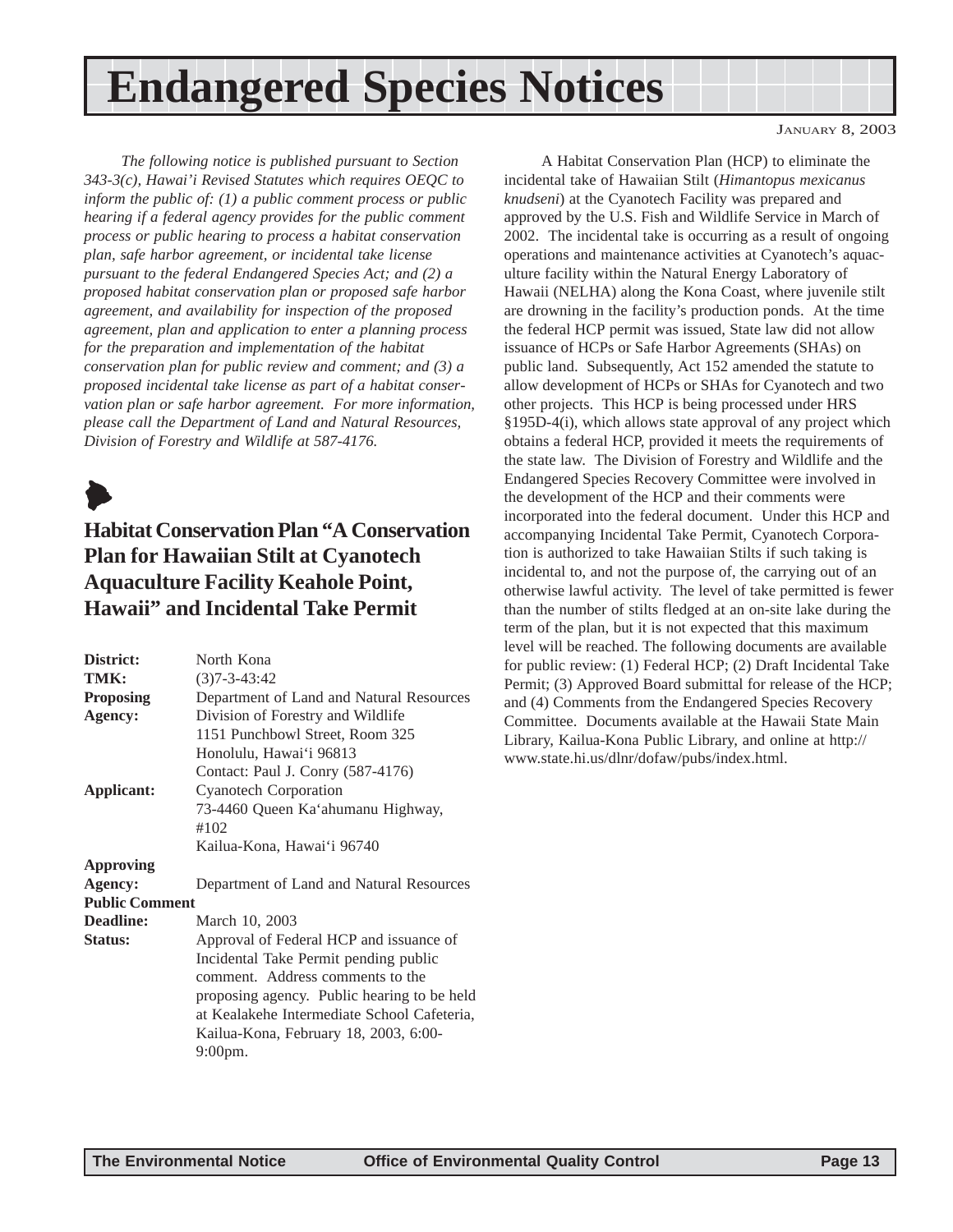## <span id="page-13-0"></span>**Conservation District Notices**

JANUARY 8, 2003

### **Conservation District Use Permits**

Persons interested in commenting on the following Conservation District Use Applications must submit comments to the Department of Land and Natural Resources. Also, anyone interested in receiving notification of determinations on Conservation District Use Applications must submit requests to DLNR that include the following information: 1) Name and address of the requestor; 2) The departmental permit for which the requestor would like to receive notice of determination; and 3) The date the notice was initially published in the Environmental Notice.

Both comments and requests for notification of determinations must be submitted to DLNR within thirty days from the initial date that the notice was published in the Environmental Notice.

Please send comments and requests to: State of Hawai'i, Department of Land and Natural Resources, Land Division, 1151 Punchbowl Street, Room 220, Honolulu, Hawai'i 96813.

While DLNR will make every effort to notify those interested in the subject CDUA, it is not obligated to notify any person not strictly complying with the above requirements. For more information, please contact the DLNR staff listed below.



### **New Siren Projects**

| CDUA MA-3117 (Board Permit)                     |
|-------------------------------------------------|
| Norman Ogasawara                                |
| Hawai'i State Civil Defense                     |
| Wahikuli 412; Waianapanapa 305                  |
| $(2)$ 4-5-21:007; $(2)$ 1-3-05:009              |
| New siren projects for Hawaii State Civil       |
| Defense                                         |
|                                                 |
| determination: Exempt                           |
| Appl's Contact: Brian Isa (586-0484)            |
| <b>DLNR's Contact:</b> Matthew Myers (587-0382) |
|                                                 |

## 6 **Removal of Trees**

| <b>File No.:</b>      | CDUA HA-3119 (Departmental Permit)               |
|-----------------------|--------------------------------------------------|
| Applicant:            | Thomas Thelen                                    |
| <b>Location:</b>      | Puna, Hawai'i                                    |
| TMK:                  | $(3)$ 1-3-08:017                                 |
| <b>Action:</b>        | Removal of five (5) coconut palm trees           |
| 343, HRS              |                                                  |
| determination: Exempt |                                                  |
|                       | Appl's Contact: Thomas Thelen (938-8429)         |
|                       | <b>DLNR's Contact:</b> Traver Carroll (587-0439) |
|                       |                                                  |



#### **Department of Health Permits**

The following is a list of some pollution control permits currently being reviewed by the State Department of Health. For more information about any of the listed permits, please contact the appropriate branch or office of the Environmental Management Division at 919 Ala Moana Boulevard, Honolulu.

| <b>Branch</b><br>Permit Type                                  | Applicant $\&$<br>Permit Number                            | Project Location                             | Pertinent<br>Date   | Proposed Use                                                                                                          |
|---------------------------------------------------------------|------------------------------------------------------------|----------------------------------------------|---------------------|-----------------------------------------------------------------------------------------------------------------------|
| Clean Air Branch,<br>586-4200, Covered<br>Source Permit       | Ameron<br>International<br>CSP 0241-01-C                   | 909 Kalanianaole<br>Highway, Kailua,<br>Oahu | Issued:<br>12/16/02 | 600 TPH Stone Processing<br>Facility and 300 $yd^3/hr$<br>Concrete Batch Plant                                        |
| Clean Air Branch,<br>586-4200,<br>Noncovered Source<br>Permit | Mauna Loa<br>Macadamia Nut<br>Corporation<br>NSP 0317-01-N | 1 Macadamia Nut<br>Road, Keaau, Hawaii       | Issued:<br>12/20/02 | Two (2) 300 kW Diesel<br>Engine Generators and One<br>(1) Biomass/Oil-Fired Boiler<br>with Electrostatic Precipitator |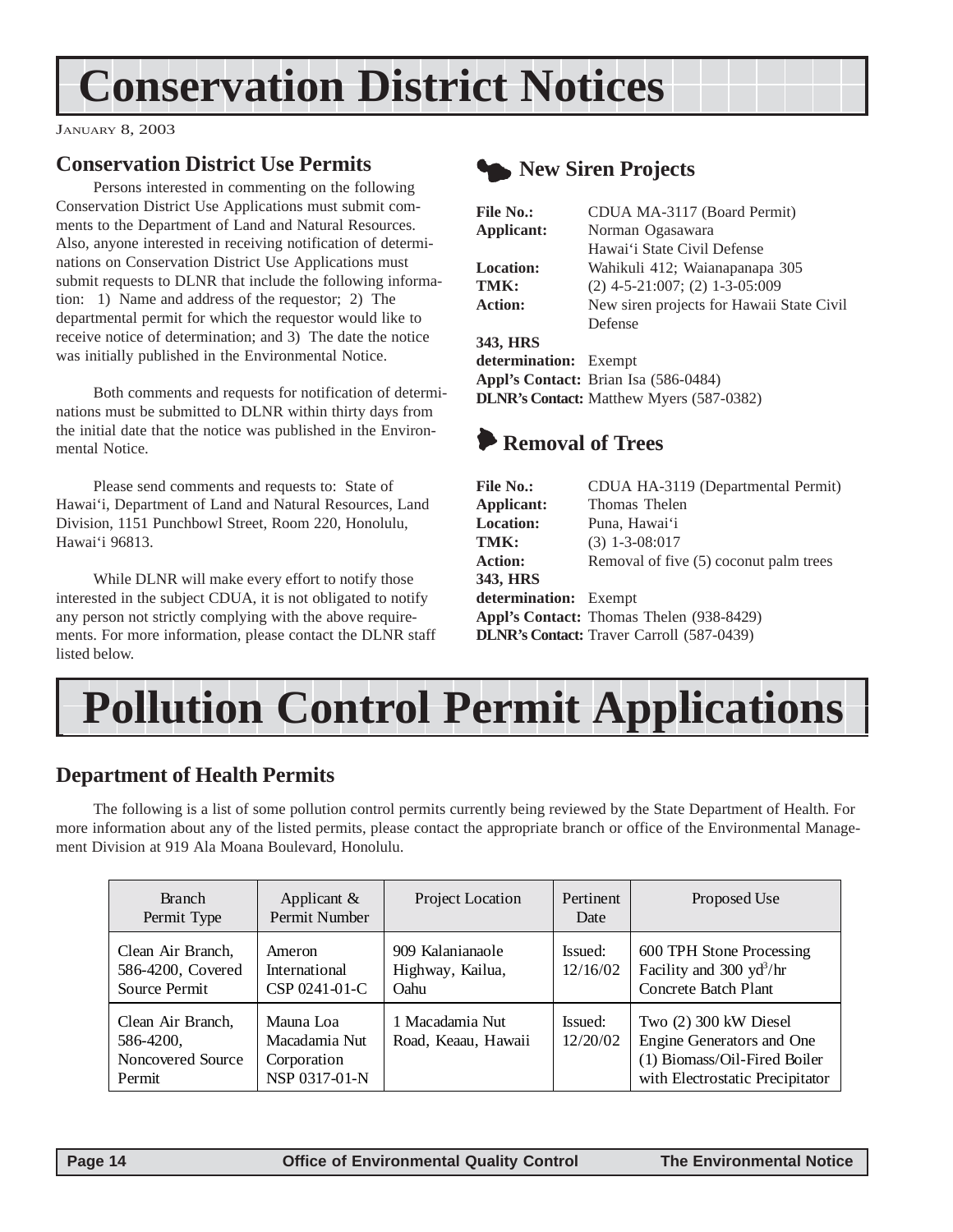## <span id="page-14-0"></span>**Coastal Zone News**

### **Special Management Area (SMA) Minor Permits**

Pursuant to Hawai'i Revised Statute (HRS) 205A-30, the following is a list of SMA Minor permits that have been approved or are pending by the respective county/state agency. For more information about any of the listed permits, please contact the appropriate county/state Planning Department. City & County of Honolulu (523-4131); Hawai'i County (961-8288); Kaua'i County (241-6677); Maui County (270-7735); Kaka'ako (587-2878).

| <b>Location (TMK)</b>                   | <b>Description (File No.)</b>                          | <b>Applicant/Agent</b>            |
|-----------------------------------------|--------------------------------------------------------|-----------------------------------|
| Oahu: Honolulu: (9-7-18-12; 9-8-3-1 &   | Waiau Gantry Catwalks (2002/SMA-73)                    | Hawaiian Electric Co., Inc./ R.M. |
| $10; 9 - 8 - 4 - 2 & 3$                 |                                                        | Towill Corp.                      |
| Oahu: Honolulu: (5-9-6-30)              | Utility Installation (2002/SMA-42)                     | Nextel Partners, Inc./Analytical  |
|                                         |                                                        | Planning Consultants, Inc.        |
| Oahu: Honolulu: (3-6-2-4)               | Grace Chapel Perimeter Wall (2002/SMA-75)              | Grace Chapel of Honolulu/         |
|                                         |                                                        | Analytical Planning Consultants.  |
| Maui: Kahului (3-7-10-9)                | Tesoro fuel storage (SM2 20020188)                     | Tesoro Hawaii                     |
| Maui: Kihe (3-9-13-16)                  | Lance Subdivision (SM2 20020189)                       | Silversword Engineering, Inc.     |
| Maui: Makena (2-1-23-1)                 | Grading Plan (SM2 20020190)                            | Pacific Rim Land Inc.             |
| Maui: Lahaina (4-6-28-51)               | Wall & Lanai Extension (SM2 20020191)                  | Loberg, Ted & Leigh, Mary Ann     |
| Maui: Lahaina (4-3-5-29)                | Deck addition (SM2 20020192)                           | Hafoka, David                     |
| Maui: Haiku (2-8-4-46)                  | Construct berm (SM2 20020193)                          | Naish, Kathryn                    |
|                                         | Underground utility lines (SM2 20020194)               | Wayne I. Arakaki Engineer, LLC    |
| Maui: Huelo (2-9-2-11, 17, 35)          |                                                        |                                   |
| Maui: Paia (3-9-2-26 & 50)              | Consolidate/re-sub (SM2 20020195)                      | Newcomer-Lee Land Surveyors. Inc. |
| Maui: Makena (2-1-7-88)                 | Access Driveway (SMX 20020685) Pending                 | Luuwai, Helen                     |
| Maui: Huelo (2-9-1-71, 72, 73, 74 & 75) | Consolidation (SMX 200200687) Pending                  | Arkles, Alan                      |
| Maui: Kihei (3-9-3-6)                   | Lanai roof (SMX 20020688) Pending                      | Kihei Kalama partners             |
| Maui: Olowalu (4-8-3-5)                 | Greenhouse (SMX 20020689) Pending                      | Gribaudo, Jim & Sandra            |
| Maui: Haiku (2-5-4-90)                  | Michalski Residence (SMX 20020690) Pending             | Michalski, Christine              |
| Maui: Lahaina (4-6-2-5)                 | Stonewall (SMX 20020691) Pending                       | Fedele Trust, Joe                 |
| Maui: Lahaina (4-5-11-2 & 4)            | Renovations (SMX 20020692) Pending                     | Wagner, Nick                      |
| Maui: Kihei (3-9-3-6)                   | Renovations (SMX 20020693) Pending                     | Kihei Kalama Partners             |
| Maui: Khei (3-9-41-27 & 38)             | Consolidation/re-sub (SMX 20020694) Pending            | Aheahe Makani, LLC                |
| Maui: Kihei (3-9-28-75)                 | 2 <sup>nd</sup> Floor addition (SMX 200206695) Pending | Nguyen, Kim Chi                   |
| Maui: Sprecklesville (3-8-1-41, 42, 43) | Underground utilities (SMX 20020696) Pending           | Maui Electric Co., Ltd.           |
| Maui: Lahaina (4-3-3-92)                | Residence (SMX 20020697) Pending                       | Dinoto, Thomas                    |
| Maui: Kihei (2-2-25-77)                 | Enclose patio (SMX 20020699) Pending                   | Castles, David                    |
| Maui: Napili (4-2-2-7)                  | Balcony repairs (SMX 20020700) Pending                 | Puna Point Homeowners             |
| Maui: Honokala (2-9-5-22)               | Subdivision (SMX 20020702) Pending                     | Pafford, April                    |
| Maui: Lahaina (4-6-10-15)               | 2 <sup>nd</sup> dwelling (SMX 20020703) Pending        | Brown, Greg                       |
| Maui: Kihei (3-9-18-22)                 | Utility shelter (SMX 20020704) Pending                 | Verizon Wireless                  |
| Maui: Lahaina (4-6-33-23)               | Remodel (SMX 20020705) Pending                         | Lindig, Sylvia                    |
| Maui: Kihei (3-9-42-28)                 | Cottage (SMX 20020706) Pending                         | Moschette, Christine              |
| Maui: Lahaina (4-5-6-1)                 | Interior demolition (SMX 20020707) Pending             | GYA Architects, Inc.              |
| Maui: Paia (2-9-1-63)                   | Palmer Residence (SMX 20020708) Pending                | Wagner, Nick                      |
| Maui: (2-7-7-4)                         | Tow in World Cup (SMX 20020710) Pending                | Kilborn, Rodney                   |
| Maui: Lahaina (4-3-19-47)               | Boundary wall (SMX 20020711) Pending                   | Pack, Richard                     |
| Maui: Kihei (2-1-22-46)                 | Swimming pool (SMX 20020712) Pending                   | Arakawa, Minoru                   |
| Maui: Maalaea (3-6-8-8, 9)              | Rock climbing wall (SMX 20020713) Pending              | Weisel, Stephanie                 |
| Maui: Kihei (3-9-48-118)                | Pelayo Residence (SMX 20020714) Pending                | Pelayo, Marilou                   |
| Maui: Hana (1-3-3-22)                   | Renovate station (SMX 20020715) Pending                | Maui Police Department            |
| Maui: Paia (2-6-12-46)                  | Lloyd residence (SMX 20020716) Pending                 | Maui Architectural Group, Inc.    |
| Maui: Haiku (2-8-11-21)                 | McGinity Pool (SMX 20020717) Pending                   | McGinity, Jack                    |
| Maui: Lahaina (4-4-8-22)                | Interior renovations (SMX 20020718) Pending            | Phillip Miller                    |
| Maui: Pukalani (2-3-11-3)               | Chun greenhouse (SMX 20020719) Pending                 | Chun, Colin                       |
|                                         |                                                        |                                   |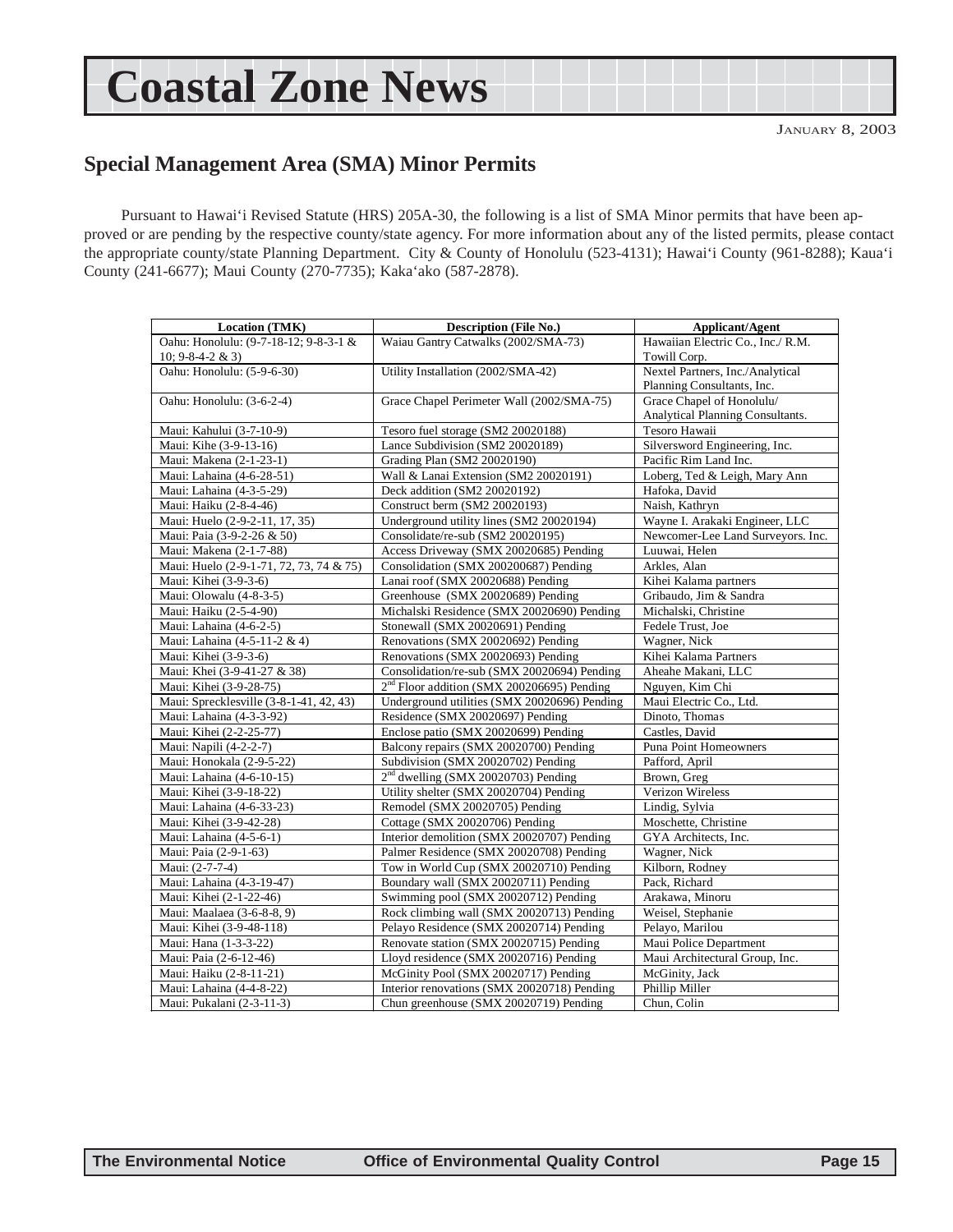## <span id="page-15-0"></span>**Comprehensive Exemption List**

JANUARY 8, 2003

#### **COMPREHENSIVE EXEMPTION LIST FOR THE DEPARTMENT OF ENVIRONMENTAL MANAGEMENT COUNTY OF HAWAII DECEMBER 14, 2002**

*Editor's Note: The public is invited to send comments on the proposed list to Michael Faye, Chairperson, Environmental Council, by February 7, 2003, in care of the Office of Environmental Quality Control.*

*Pursuant to Section 1 1-200-8, Hawaii Administrative Rules, the following types of actions, where they fall within the given classes of action, shall generally be exempt from the preparation of an environmental assessment.*

**EXEMPTION CLASS 1**: Operations, repairs or maintenance of existing structures, facilities, equipment or topographical features, involving negligible or no expansion or change of use beyond that previously existing.

1. Repair and maintenance of existing structures.

2. Acquisition of land or easements on which existing facilities are situated.

3. Operate, repair and maintain all County automotive and construction equipment assigned to the department.

4. Operate, repair and maintain all wastewater facilities including sewer lines, pump stations and treatment plant components.

5. Operate, repair and maintain all solid waste facilities including transfer stations and disposal facility components.

**EXEMPTION CLASS 2**: Replacement or reconstruction of existing structures and facilities where the new structure will be located generally on the same site and will have substantially the same purpose, capacity, density, height and dimensions as the structure replaced.

1. Replacement or reconstruction of existing asphaltic concrete paved roads or of existing gravel roads by resurfacing with asphaltic concrete pavement. The completed road will be located within the existing right-of-way and will have

substantially the same purpose, capacity and dimensions as the road prior to construction.

2. Replacement or reconstruction of all wastewater facilities including sewer lines, pump stations and treatment plant components.

3. Replacement or reconstruction of all solid waste facilities including transfer stations and disposal facility components.

4. Replacement, reconstruction or extension of water, sewage, electrical, gas, telephone, street light and other essential public utility service extensions within the County road rights-of-way.

**EXEMPTION CLASS 3**: Construction and location of single, new, small facilities or structures and the alteration and modification of same and installation of new, small equipment and facilities and the alteration and modification of same including but not limited to: (a) single family residences not in conjunction with the building of two (2) or more such units; (b) multi-unit structures designed for not more than four (4) dwelling units, if not in conjunction with the building of two (2) or more such structures; (c) stores, offices and restaurants designed for total occupant load of twenty (20) persons or less, if not in conjunction with the building of two (2) or more such structures; (d) water, sewage, electrical, gas, telephone, and other essential public utility service extensions to serve such structures and facilities; and (e) accessory or appurtenant structures including garages, carports, patios, swimming pools and fences.

1. Fencing

2. Install wastewater facilities including sewer lines, pump stations and treatment plant components.

3. Install solid waste facilities including transfer stations and disposal facility components.

4. New installation of water, sewage, electrical, gas, telephone, street light and other essential public utility service extensions within the County road rights-of-way.

**EXEMPTION CLASS 4**: Minor alteration in the condition of land, water, or vegetation.

1. Maintenance and removal of all vegetation from within existing sewer line and drainage easements.

2. Maintenance and removal of vegetation in order to conduct survey work.

**EXEMPTION CLASS 5**: Basic data collection, research, experimental management, and resource evaluation activities which do not result in a serious or major disturbance to an environmental resource.

1. Perform preliminary surveys (e.g. reconnaissance, location work, level circuits, topographic and hydrographic work).

**EXEMPTION CLASS 6**: Construction or placement of minor structures accessory to existing facilities.

1. Interior alterations involving such things as partitions, plumbing, and electrical conveyances.

2. Installation of one or two dry well sumps within the County right-of-way to eliminate or reduce localized flooding, ponding or puddling.

3. Modification of existing wastewater facilities to include sewer lines, pump stations and treatment plant components.

4. Modification of existing solid waste facilities .including transfer stations and disposal facility components.

5. Install wastewater facilities including sewer lines, pump stations and treatment plant components.

6. Install solid waste facilities including transfer stations and disposal facility components.

7. New installation of water, sewage, electrical, gas, telephone, street light and other essential public utility service extensions within the County road rights-of-way.

As stipulated in Section 11-200-8(b), Hawaii Administrative Rules, all exemptions under this list are inapplicable when the cumulative impact of planned successive actions of the same types, in the same place, over time, is significant, or when an action that is normally insignificant in its impact on the environment may be significant in a particularly sensitive environment.